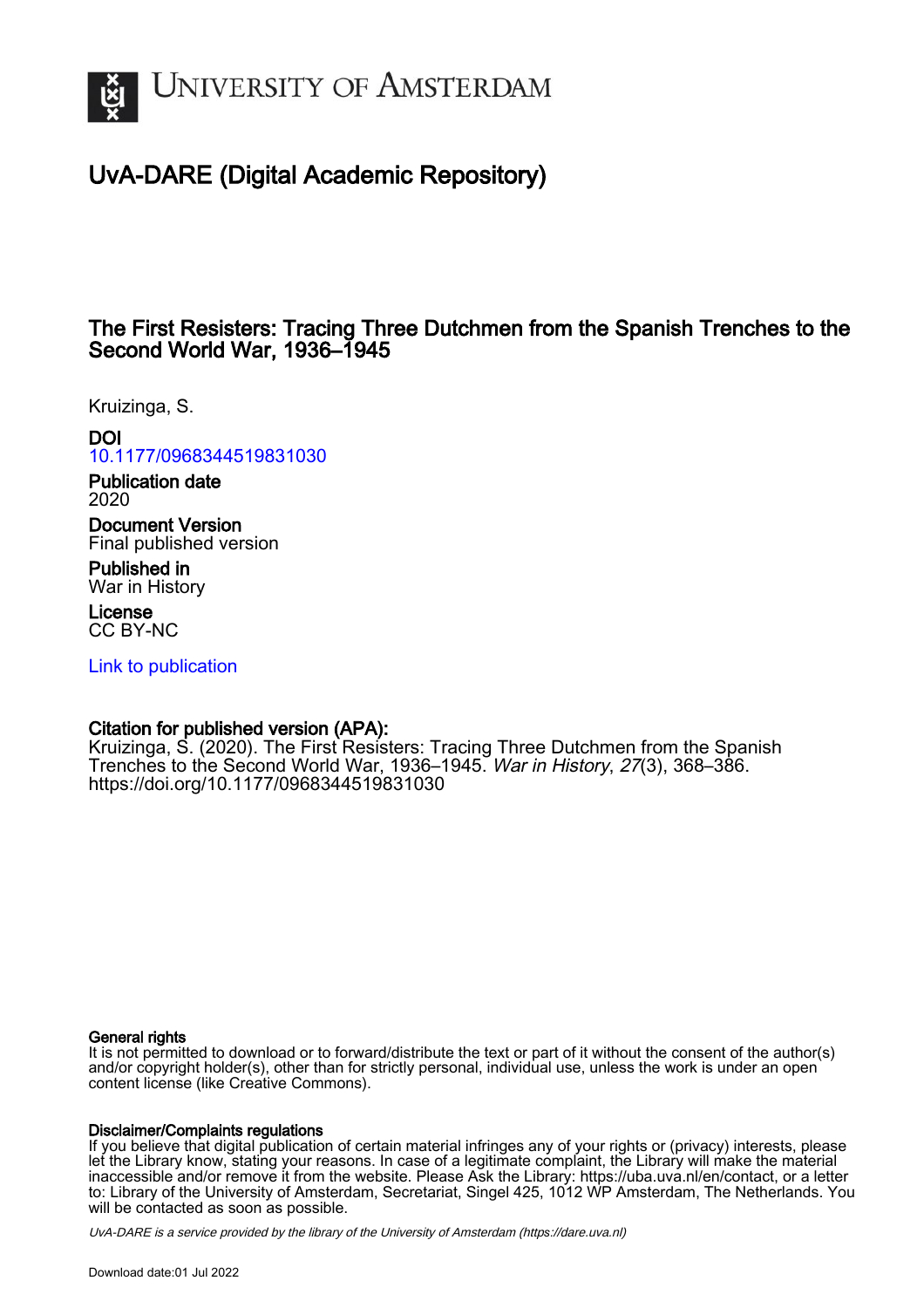**8310[30](http://crossmark.crossref.org/dialog/?doi=10.1177%2F0968344519831030&domain=pdf&date_stamp=2019-07-05)** WIH0010.1177/0968344519831030War in History**Kruizinga**

*Article*



**The First Resisters: Tracing Three Dutchmen from the Spanish Trenches to the Second World War, 1936–1945**

War in History 2020, Vol. 27(3) 368–386 © The Author(s) 2019



https://doi.org/10.1177/0968344519831030 [sagepub.com/journals-permissions](https://uk.sagepub.com/en-gb/journals-permissions) Article reuse guidelines: DOI: 10.1177/0968344519831030 [journals.sagepub.com/home/wih](https://journals.sagepub.com/home/wih)





University of Amsterdam

#### **Abstract**

About 700 Dutchmen joined the Republican forces in the Spanish Civil War (1936–39) to fight Franco specifically and fascism generally. After 1945, both surviving veterans and those writing their histories agreed that after their return, they continued their fight against fascism in Nazioccupied Holland. This article presents a microhistory of the trajectory of three Dutchmen, and finds the links between Spain and resistance in these three cases neither obvious nor very strong. In doing so, this article highlights not only the wide varieties of anti-fascist experiences, but also emphasizes the twists in turns in how these were subsequently refashioned.

#### **Keywords**

foreign fighting, transnational war volunteers, the Netherlands, resistance, Spanish Civil War

## **Introduction**

The 5th of December is Saint Nicholas Day. The titular saint, celebrated for his caritas and his care for children, is one of the inspirations for the mythical figure of Father Christmas or Santa Claus. In the Netherlands, the eve of Saint Nicolas Day is traditionally spent at home exchanging gifts with family and friends while drinking hot coco, eating *speculaas* (spicy shortcrust biscuits) and singing traditional *Sinterklaas* songs. These tell the tale of Saint Nicolas's yearly travels from his Spanish estates to the Netherlands, where he rewards well-behaved children with gifts while his manservant Black Pete punishes the naughty. The 5th of December 1938, however, saw the arrival from Spain not of a saintly figure bearing gifts, but of about two hundred dishevelled

**Corresponding author:** Samuël Kruizinga, University of Amsterdam, Kloveniersburgwal 48, NL-1012 CX Amsterdam, the **Netherlands** Email: s.f.kruizinga@uva.nl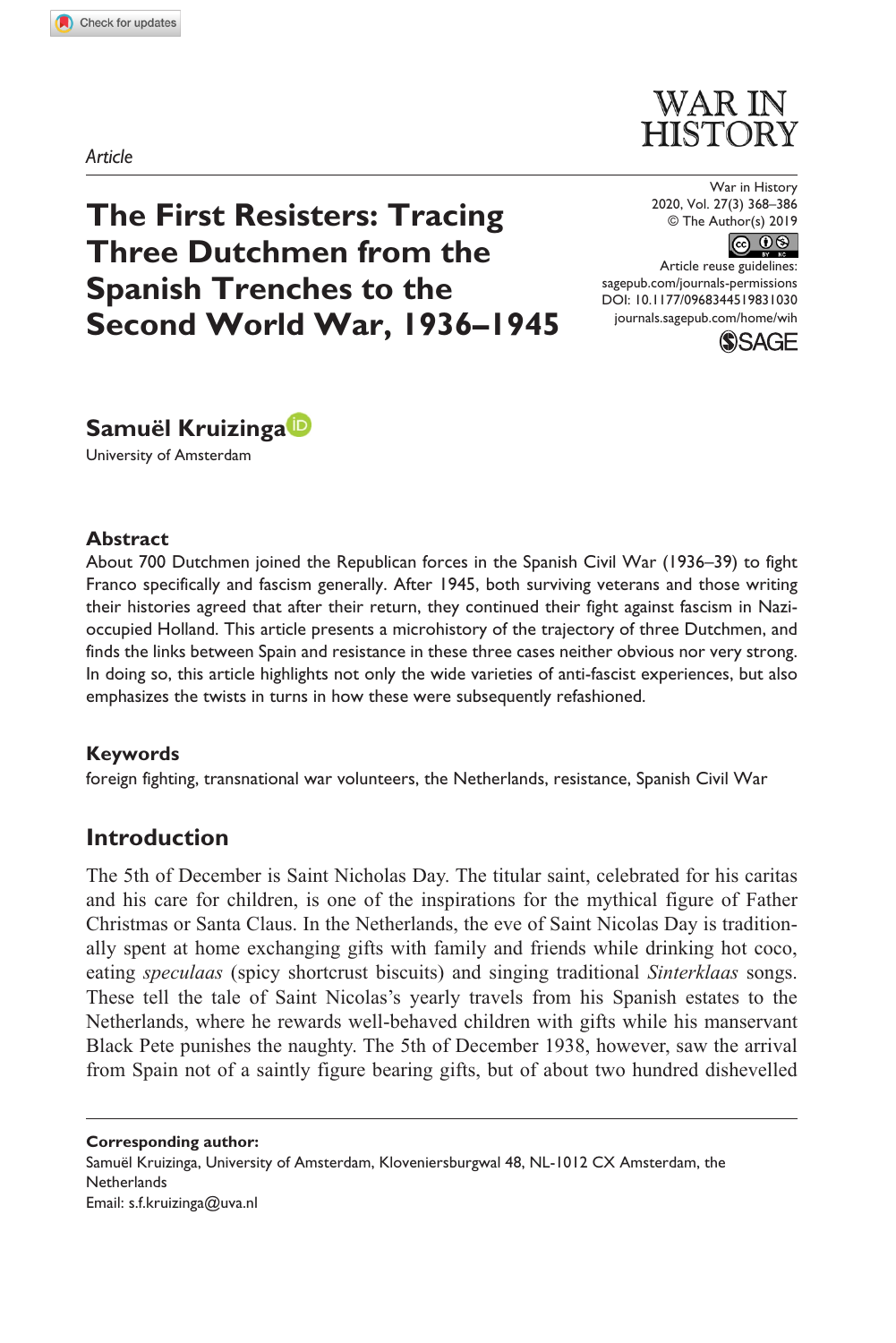Dutchmen, who had fought in the International Brigades on behalf of Spain's Republican government against a military uprising supported by Nazi Germany and Fascist Italy. The weary travellers were expressly forbidden by their police minders from singing any battle hymns or even the *Internationale*. In protest, they opted for a traditional Saint Nicolas song, whose lyrics were somehow oddly appropriate: 'The steamer is coming / from Spain to our lands / Delivering Saint Nicolas / He's waving his hands.'1

Dutch police and security services awaiting the arrival of the sealed train from Spain on the platforms of Roosendaal Station, just across from the border with Belgium, failed to see the humour in the situation. Instead, their minds must have wandered to what these "Reds" were planning to do now that they had returned from fighting in Spain. Would they form an underground revolutionary army? Find another conflict somewhere to further the cause of Communism? Or had they had enough of war and violence, perhaps even of revolutionary politics? For now, police chiefs and intelligence officers erred on the side of caution and kept a close watch on both the former Brigades and their family members and friends who had come to welcome them home.<sup>2</sup>

So what did happen to these International Brigades coming home?3 Rémi Skoutelsky, the author of the definitive work on French Brigades, who returned home around the same time their Dutch cobelligerents did, suggests that with 'one or two exceptions' French veterans of the Spanish Civil War did continue fighting Fascism. This is exemplified by their important role in the French resistance to the German occupation (1940– 44). In fact, their Spanish experiences were crucial to its eventual success, argues Skoutelsky, as they were able to transfer their know-how and combat experiences to other resistance movement members.4 At first glance, the same seems to be true of the Dutch International Brigades, of which there were about 700–800 (many either returned before the 200 did on Saint Nicolas Day 1938, or had died in Spain). Interviews

<sup>1</sup> Accounts from *De Telegraaf* 6-12-1938 Ochtendblad, 'Vrijwilligers uit Spanje weer "thuis". Kapitein "Piet" hout orde er onder' and 6-12-1938 Ochtendblad, 'Nederl. vrijwilligers uit Spanje terug'; *Het Volksdagblad* 6-12-1938, 'Geestdriftig en ontroerend welkom aan de oudstrijders uit Spanje'.

<sup>2</sup> For the Dutch official mood, see Dutch National Archives, The Hague (DNA) 2.05.03/1682, folder 'Spaansche burgeroorlog': Dept. of Justice to Public Prosecutor Den Bosch, 10-11- 1938; NA 2.05.03/1681: Foreign Affairs Dept. to Francisco Schlosser, 17-11-1938; NA 2.05.03/1681: Foreign Affairs Dept. to Justice Dept., 4-10-1938. For an in-depth eyewitness account of Dutch security services' reactions to the impending return of the Interbrigadirs, see M. de Meijer, *De geheime dienst in Nederland 1912–1947* (n.p., 1968), pp. 240–4 and comments by the Justice Minister: Minutes of the Upper House of Dutch Parliament (HEK), 1938–39, kamerstuknummer 2 IV ondernummer 2, 'Rijksbegrooting voor het dienstjaar 1939. (Justitie)', p. 9.

<sup>3</sup> The term International Brigades was used by contemporaries to denote both the military unit(s) designed to house non-Spanish volunteers within the Spanish Republican or Popular Army, and individual members of these unit(s). See e.g. Hans Maaßen, ed., *Brigada Internacional ist unser Ehrenname … Erlebnisse ehemaliger deutscher Spanienkämpfer* (Berlin, 1974).

<sup>4</sup> Rémi Skoutelsky, *L'espoir guidait leur pas. Les voluntaires français dans les Brigades internationales 1936–1939* (Paris, 1998), pp. 314, 344; Jacques Delperrie de Bayac, *Les Brigades internationales* (Paris, 1968), pp. 387–8.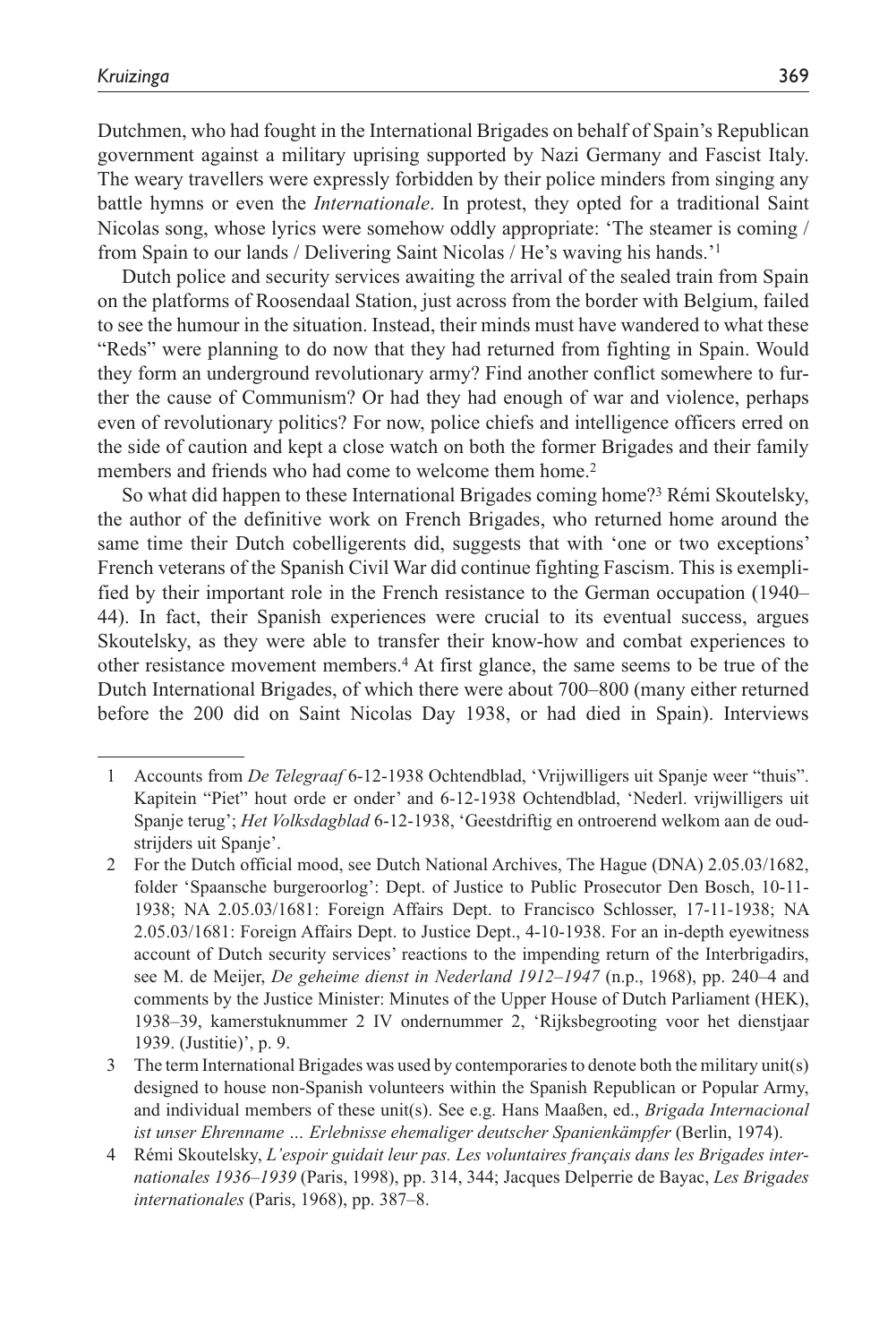conducted with twenty-or-so survivors in the late 1970s and early 1980s by members of the Youth Wing of the Dutch Communist Party reveal that nearly all of them joined resistance movements or cells during the wartime German occupation of the Netherlands, which lasted from May 1940 until May 1945.<sup>5</sup> Other sources, such as post-war interviews with former International Brigades in newspapers and on television, seem to confirm the image of an essentially unbroken line of anti-fascist resistance stretching from 1936, when the Spanish Civil War broke out, until VE Day 1945. Hagiographic accounts written on the basis of these sources hail the Brigades as the very first members of 'The Resistance' (tellingly, in Dutch the word is used in the singular and capitalized).<sup>6</sup> The argument presented in this article is that such an unbroken line of anti-fascist Resistance does not exist and is, in fact, a post-war retrospective construct.

As an antidote both to analyses written solely on the basis of interviews conducted by communists long after the war without regard to their biases and omissions, and to generalizing statements about International Brigades' shared experiences moving through the Spanish cauldron into the second Great War, this article takes a microhistorical approach. It probes the trajectories of three Dutchmen's very different Spanish Civil War experiences, interrogates both post-1945 interviews and pre-Second World War egodocuments, and thereby highlights both the wide varieties of these experiences and the ways they were subsequently understood and framed. This, in turn, will also help us understand how and why the myth of an unbroken line of resistance came about, and how it is connected to efforts to restore Dutch citizenship to those International Brigades who had lost on account of their military service for the Spanish Republic.

Finally, a word of warning. In no way does this article suggest that the three International Brigades, who will be mostly unknown even to Dutch readers, are representative of the (Dutch) Brigades as a whole, or exemplify three different types thereof. Rather, this article focuses on their experiences because they have left us the sources allowing us to do so from more than one institutional perspective. Ego documents, state

<sup>5</sup> For more information on these interviews, see Jaap-Jan Flinterman, 'Tekst van Jaap-Jan Flinterman voor herdenkingsbijeenkomst Spaanse Burgeroorlog 21 mei 2015', https:// spanje3639.files.wordpress.com/2015/05/jjf21mei2015.pdf.

<sup>6</sup> See e.g. Pim Griffioen et al., *En gij… wat deed gij voor Spanje? Nederlanders en de Spaanse burgeroorlog 1936–1939* (Amsterdam, 1992), p. 61; Koen Vossen, 'Nederland en de Spaanse Burgeroorlog', in *Een Nederlandse blik op de Spaanse Burgeroorlog / Una mirada holandesa sobre la Guerra Civila Española*, ed. Hub. Hermans et al. (Utrecht, 2006), pp. 20–33, here 32–3. See also Dick van Galen Last, 'The Netherlands', in Bob Moore, ed., *Resistance in Western Europe* (Oxford and New York, 2000), pp. 189–221. Naturally, the Spanish Civil War was as politicized a topic in the Netherlands as it was in other countries. See for an overview of these debates: Eric Hobsbawm, *Age of Extremes: The Short Twentieth Century 1914–1991* (London, 1994), esp. p. 160; Ruth MacKay, 'History on the Line. The Good Fight and Good History: The Spanish Civil War', *History Workshop Journal* 70 (2010), pp. 199–206; Richard Baxell, 'Myths of the International Brigades', *Bulletin of Spanish Studies* 91:1–2 (2014), pp. 11–24; Helen Graham, 'Spain Betrayed? The New Historical McCarthyism', *Science & Society* 68:3 (2004), pp. 364–9; Tony Judt, 'Rehearsal for Evil', *The New Republic* 225:11 (2001), pp. 29–35; Robert Stradling, *History and Legend. Writing the International Brigades* (Cardiff, n.d.), pp. xii–ix.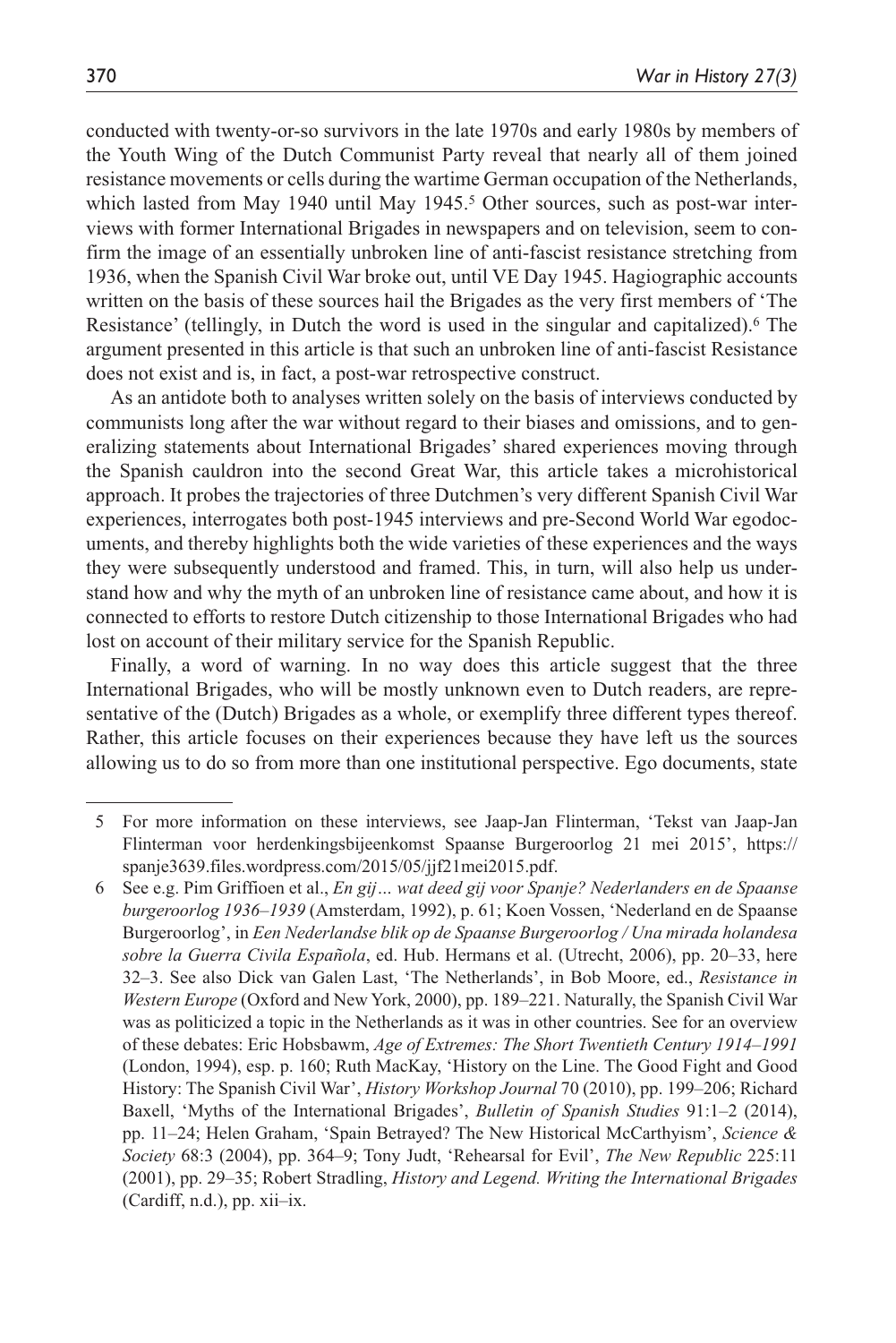surveillance files, communist party archives, and memoirs all help us ponder encounters, experiences, and transformations from multiple vantage points, and explore silences, gaps, and *ex post facto* justifications.

## **Jef Last**

In the Summer of 1936, a group of European writers, poets, and intellectuals visited the Soviet Union on a guided tour designed to show off the wonders of Communism to Western left-leaning intellectuals. For Dutch novellist Jef Last, this was his fourth visit to the Soviet Union since joining the Communist Party of Holland (CPH) in 1932.7 But despite appearances, Last was far from a committed communist. In fact, he had begun to seriously doubt the party line following his previous visit, in 1934. He confided in his diary that he felt the ideals of the Russian Revolution were being betrayed and that the Soviet Union was rapidly turning into a dictatorship. However, he continued to feel loyalty to the party, which he still considered the best defender of workers' interests. While agonizing over his split loyalties, he chanced upon André Gide at the June 1935 First International Congress of Writers for the Defence of Culture. He fell in love with him, both romantically and intellectually, and convinced him to undertake one more trip to the Soviet Union hoping, perhaps, that his new idol might help him see what he had been missing and restore his faith in Communism.8 Instead, both Last and Gide, tightly controlled by Party minders, returned with an even stronger sense that the Soviet Union had taken a wrong turn under Stalin.9 Returning to Holland, Last was once again in low spirits. In his desperation, he decided to travel to Spain where he hoped to find something of the "pure" communism he had been so desperately looking for in the Soviet Union, and, perhaps, even for a chance to die for the cause.10

Arriving in Spain on 26 September 1936, he was assigned to a Spanish militia composed mostly of workers from the slums of Puente de Vallecas, a district of Madrid.11 He

- 7 The CPH had a distinctly 'German-sounding' name and was probably originally an all-too literal translation of the German 'Kommunistische Partei Hollands', German being the lingua franca of the Comintern. In December 1935, the party changed its name to 'Communist Party of the Netherlands', thereby de-emphasizing its 'international' roots in order to heighten the appeal of a Dutch communist-led Popular Front. See Ger Verrips, *Dwars, duivels en dromend. De geschiedenis van de CPN 1938–1991* (Amsterdam, 1995), pp. 22–3; Jan Willem Stutje, *De man die de weg wees. Leven en werk van Paul de Groot 1899–1986* (Amsterdam, 2000), pp. 125–6. For reasons of simplicity, the Dutch CP both before and after its change of name is referred to by the acronym CPH in this article.
- 8 Museum of Dutch Literature, The Hague (DNA) L00255-1259, folder 'Seksualiteit': Autobiographical notes, s.d. 6–7; L 00255-1260, 'Dagboek van een veroordeelde' ['Diary of a Condemnmed Man'], pp. 49–52.
- 9 Jef Last, *De persoonlijkheid van André Gide* (Amsterdam, 1969), p. 13. He was not the only one; see Lisa A. Kirschenbaum, *International Communism and the Spanish Civil War. Solidarity and Suspicion* (New York, 2015), p. 135.
- 10 *Correspondence André Gide-Jef Last 1934–1950*, ed. C.J. Greshoff (Lyon, 1985), pp. 4–5, 31. As to Last's preparedness to die: Museum of Dutch Literature (MDL) L00255 B 1: Jef Last to Ida ter Haar, 23-11-1936.
- 11 Jef Last, *Vingers van de linkerhand* (Bussum, 1947), pp. 82–3.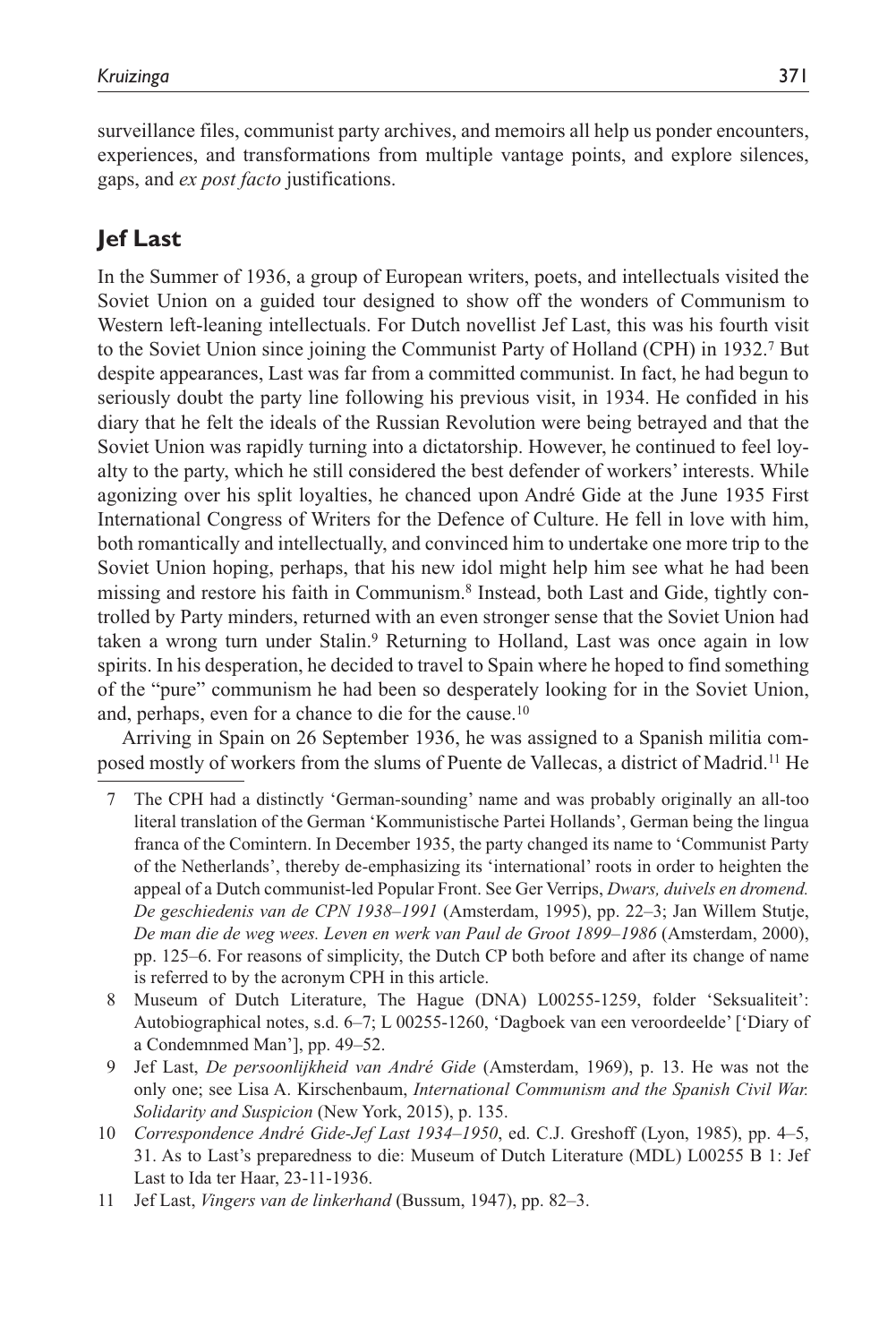

A self-portrait of Jef Last, drawn in the trenches near Las Rosas on 28 May 1937 upon Last's promotion to captain of the 4th company of the Sargento Vazques battalion, 39th Brigade Spanish Republican Army.

Museum of Dutch Literature L00255 H4, Album by Jef Last

participated in the defence of the Spanish capital and, although he was nearly killed, he confessed to Gide that he never felt happier. Finally, the intellectual was truly at one with the working class, fighting for their common interest: wasn't that what Communism should be all about?12 Several letters he sent from the front were published in the Netherlands in communist newspapers, weeklies, and finally reprinted in a series of booklets. These contained reportages from the Madrilenian trenches, and highlighted the vital necessity of winning the war. If Spain falls, he wrote home, France would be surrounded and Britain cut off from India, giving Germany and Italy an excellent starting position in the second World War to come. Holland would not be spared, as the Nazis would invade like they had Spain, 'and Junkers and Heinkels [would] bomb my beloved Amsterdam as mercilessly as Madrid'.13

Last's influential propaganda messages from the Spanish trenches, his close connections to French intellectuals, and his knack for languages (he spoke Spanish, German,

<sup>12</sup> Last, *Vingers van de linkerhand*, pp. 32, 79.

<sup>13</sup> The Russian State Archive of Socio-Political History, Moscow (RGASPI), 545/6/409: Jef Last to Ida Last, 7-8-1937. Last's reportages were published as *Brieven uit Spanje* (Amsterdam, 1936); *In de loopgraven voor Madrid. 2e serie brieven van het Spaansche front* (Amsterdam, 1937) and *Over de Hollanders in Spanje* (Amsterdam, 1937).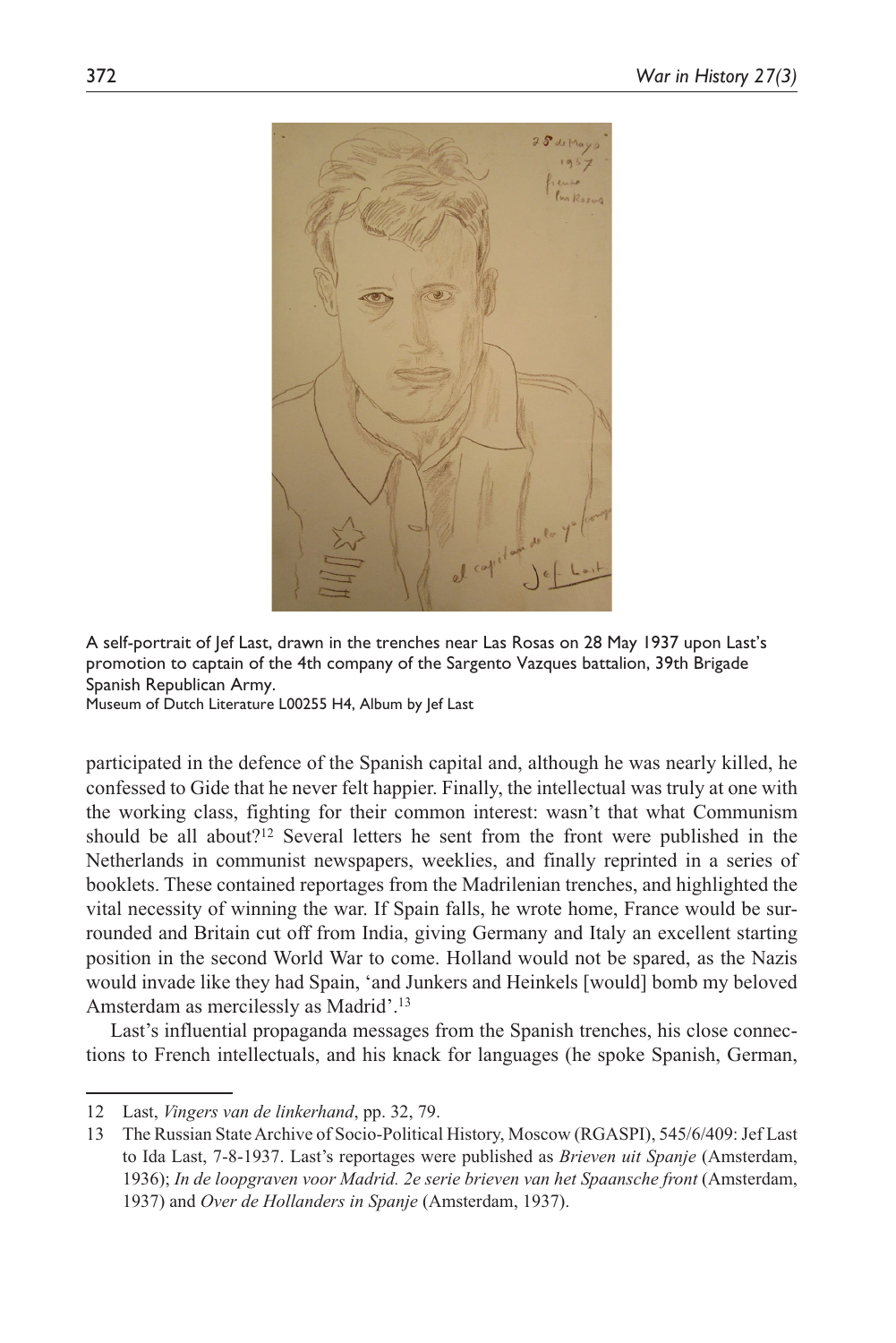French, and English) caused the Spanish government to ask him, in December 1936, to embark on a publicity tour of France, Belgium, and Holland in support of the the Republic's fight against Fascism.14 However, when crossing the Belgian–Dutch border on the last leg of his tour, Last was stopped by Dutch customs officials and informed that he was in violation of the 1896 Law of Citizenship, article 5, which stipulated that Dutch citizenship would be forfeit upon joining a foreign country's armed services without prior consent of the Crown.15 Since Last had, in his published letters, admitted serving in the Spanish Republican Army, the Dutch judiciary revoked his citizenship.16 He was allowed to enter the Netherlands, but, as a stateless person, his activities were curtailed. He was, for example, not allowed to actively engage in politics of any kind and was, in fact, almost arrested when he was scheduled to make an appearance at a meeting of the Dutch Chapter of the Comité International d'aide au people Espagnol.17 To make matters worse, Last was also questioned by his fellow Communist Party members about his continuing friendship with André Gide, who, in November 1936, had published a highly critical essay on his experiences in the Soviet Union.18

Last quickly left Holland, leaving his legal and party-political troubles behind. Back in the trenches, Last managed quickly to rise in the ranks of his militia, now incorporated into the regular Spanish army, but his association with Gide continued to arouse suspicion.19 He was put under intense pressure to publicly disavow Gide when the Frenchman published a second, even more critical, travelogue in June 1937.20 Last refused out of loyalty to his friend; but he also could not bring himself to disavow Communism, if only because he recognized the importance of communism, both in Spain and elsewhere, and of the Soviet Union in supporting the Spanish Republic's fight against Fascism.21 Instead, he offered to publish an article in the CPH newspaper arguing that Gide had failed to

<sup>14</sup> MDL L00255-1257, folder 'Spanje': Jef Last to Ida Last-Ter Haar, 16-12-1936.

<sup>15</sup> 12 December 1892, Official Dutch Bulletin of Acts and Decrees no. 268.

<sup>16</sup> Dutch Central Intelligence Service (CI) report no. 39686, 12-12-1936. The CI reports can be found online at http://resources.huygens.knaw.nl/rapportencentraleinlichtingendienst.

<sup>17</sup> DNA 2.09.22/16805: Mayor of Haarlem to King's Commissioner of North Holland Province 3-8-1937. For reports of the meeting, see *De Tribune* 6 and 7-1-1937.

<sup>18</sup> André Gide, *Retour de l'U.R.S.S. suivi de Retouches a mon Retour de l'U.R.S.S.* (Paris, 1950), pp. 1–106, esp. p. 61: 'Et je doute qu'en aucun autre pays aujourd'hui, fût-ce dans l'Allemagne de Hitler, l'esprit soit moins libre, plus courbé, plus craintif (terrorisé), plus vassalisé.' On the circumstances of his return to Spain, see Jef Last to André Gide, 29-12-1936 in Greshoff, *Correspondence*, pp. 37–9.

<sup>19</sup> Jef Last, 'Een Antwoord van Jef Last op de Brochure van Nico Rost', *Liga Signaal*, 16-6- 1938; MDL L 00255-1257, folder 'Spanje': Jef Last to Ida ter Haar, 17-5-1937; NDL L 00255- 1260, folder 'Documentatie Spanje (1)', 'Een spook gaat rond door de wereld' ['A Ghost Travels the World', an early account of Last's eventual break with communism], s.d.; MDL L 00255-1257, folder 'Spanje', Jef Last to Ida ter Haar, 30-4-1937; L 00255-1260, folder 'Documentatie Spanje (2)', 'De Vierde Compagnie' ['The Fourth Company', an account of Last's service in the Spanish army], s.d.; Last, *De Spaanse Tragedie*, 2nd ed. (Amsterdam, 1964), pp. 100–1.

<sup>20</sup> MDL L 00255-1257, folder 'Spanje': Jef Last to Ida ter Haar, 17-5-1937.

<sup>21</sup> Greshoff, *Correspondence*, pp. 40–2.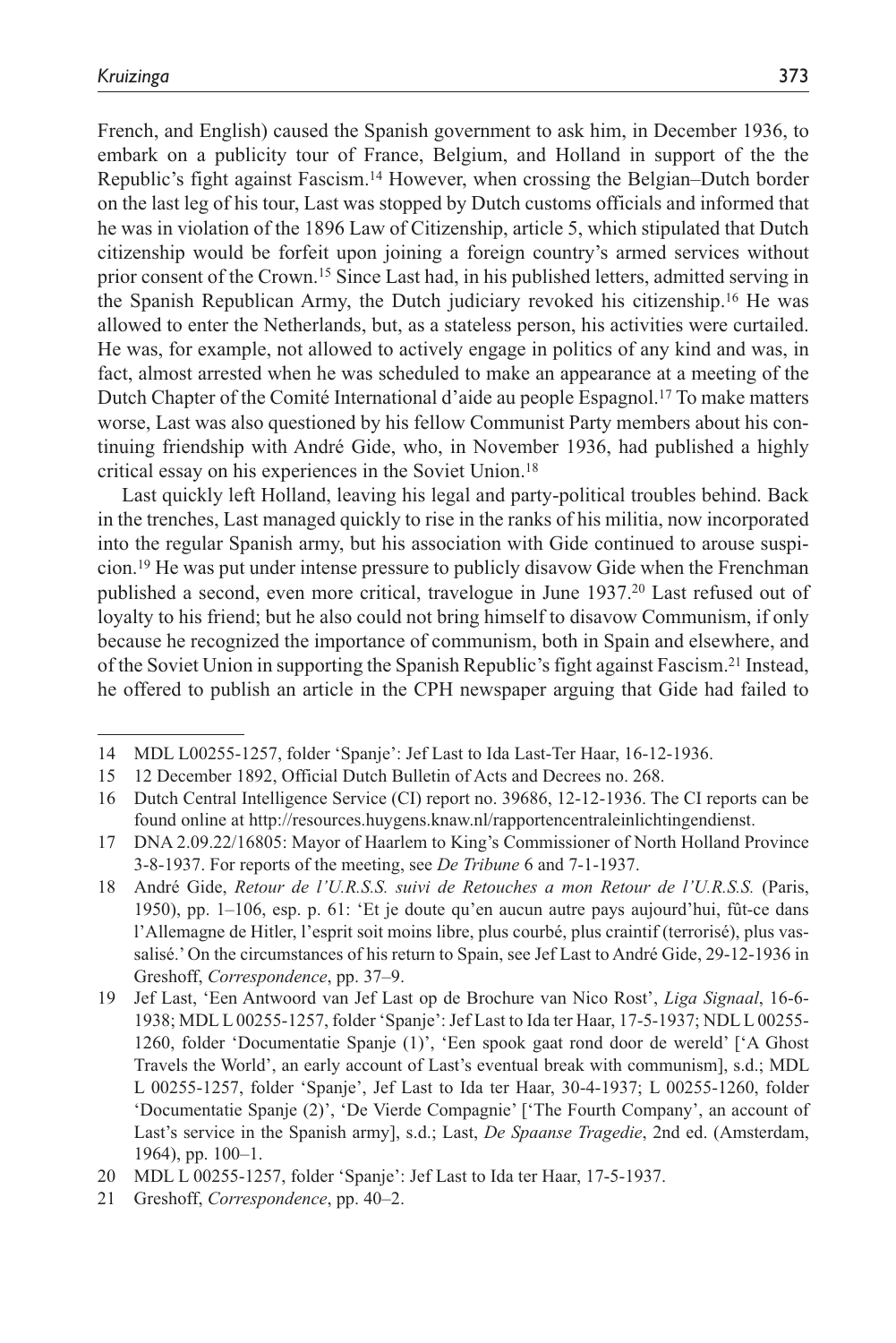sufficiently take the revolutionary importance of the existence of the Soviet Union as a workers' state in progress into account. In the finished article, however, he also admonished his fellow party members to learn from Gide's criticisms rather than simply dismissing them as 'Trotskyite' ramblings.22

This rather half-hearted critique resulted in Last's transfer from his Spanish unit to the International Brigade where, his old commander told him, Comintern officials 'could keep an eye on you'.23 Last was trouble, but he was also too valuable an asset to simply side-line. Even the CPH leadership found a new use for Last. Following the reorganization of the International Brigades in Summer 1937, it was decided that a new Dutch unit would be created to serve as a propaganda vehicle for Dutch efforts on behalf of Spain, and for Communism generally.24 Last was enlisted to help with retraining the Dutchmen already in Spain and with providing copy for a Dutch-language front newspaper to be distributed to all Dutch-speaking members of the International Brigades.<sup>25</sup> It seems that, finally, Last and communism had found a modus vivendi. Last, who had been devastated by the order to leave his beloved Spanish company, even regained some of his former high spirits, especially once news reached him that Stalin was considering sending mass military aid to the Republic, which, he hoped, would finally turn the tide in its favour.<sup>26</sup> In another sign of renewed confidence, Last was, in November 1937, was once again asked to depart on a propaganda tour. Although public speaking in Holland was out of the question, Last's still-valid Dutch passport (which the Dutch authorities had not yet had a chance to rescind) would enable him to speak in France, Belgium, Denmark, Norway, and Sweden, and finally in Czechoslovakia.27

On 1 March 1938, while touring Scandinavia – where he delivered lectures and contributed op-ed pieces on Spain in social-democratic and communist newspapers<sup>28</sup> – Last suddenly decided to quit the CPH. He would later claim that his decision was the result of his long-standing doubts regarding the development of international communism under Stalin and, particularly, the fact that at the Battle of Teruel the Republican armies had been dealt a crippling blow, which he felt could have been avoided if they had been adequately

- 25 A somewhat random collection of copies can be found in RGASPI 545/2, 426.
- 26 MDL L 00255-1257, folder 'Spanje': Jef Last to Ida ter Haar, 17-5-1937.
- 27 MDL L 00255-1257, folder 'Spanje': Jef Last to Ida ter Haar, undated and 6-11-1937.
- 28 See for a collection of articles L 00255 H 4: 'Mijn tekenen begon in Spanje', n.d. ['I Started Drawing in Spain', a collection of Last's drawings and clips of his articles].

<sup>22</sup> Printed as 'Een verklaring van Jef Last. De fouten van André Gide', *Het Volksdagblad* 7-10-1937.

<sup>23</sup> Last, *Spaanse Tragedie*, pp. 102–3.

<sup>24</sup> RGASPI 545/6/399: Zuidema to EKKI, undated [November 1937]; RGASPI 545/6/399: Zuidema to EKKI, undated [December 1937]. For the reorganization more generally, see 'An Account by M. Fred on work in Spain', 14 December 1937, in *Spain Betrayed the Soviet Union in the Spanish Civil War*, ed. Ronald Radosh, Mary R. Habeck, and Grigory Sevostianov (New Haven and London, 2001), pp. 295–368, and for an example of 'national' units set up for propagandistic reasons, see Gerben Zaagsma, *Jewish Volunteers, the International Brigades and the Spanish Civil War* (London and New York: Bloomsbury Academic, 2017), pp. 36–57.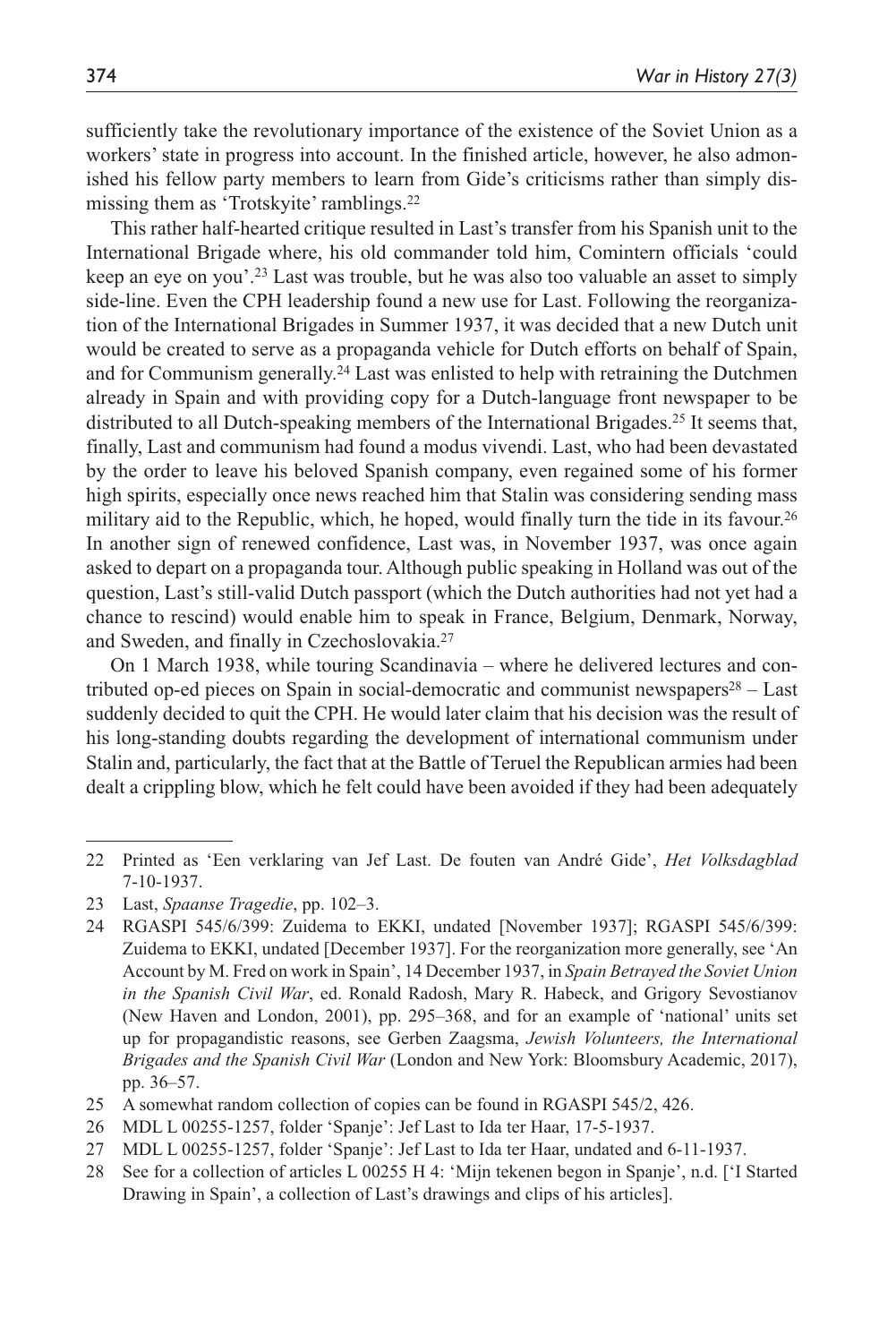supplied with Soviet weaponry.<sup>29</sup> However, letters Last sent to Gide at the time of his fateful decision suggest that his decision was instead motivated by what he described as a 'very adventurous' and 'dangerous' new mission he was about to embark on. Edo Fimmen, the Dutch chair of the International Transport Workers' Federation, had asked him to spearhead a mission to Antwerp and Scandinavia in order to re-establish contact between the ITWF and German sailors' organizations. Fimmen, whom Last had met in Madrid in 1937, hoped to establish anti-fascist cells within the Kriegsmarine and the German merchant marine. Last, who spoke fluent German and was an engaging public speaker, would try to contact these sailors on their ships' stopovers at Antwerp and Narvik. Since the ITWF was a socialist organization and Fimmen an avowed anti-communist, it does not seem unreasonable to assume that he demanded that Last, before taking up this new task, renounce communism.30

The CPH responded by enlisting Last's friend Nico Rost to perform the ritual character assassination that, a year earlier, Last himself had refused to inflict on André Gide. Rost's vitriolic philippic suggested that the apostate Last had deserted from the Spanish army, and that Last was both a Trotskyite, a crypto-Nazi, a stooge of the capitalist ruling class (explaining his quick release from captivity), and a dangerous 'pederast', whose marriage was nothing but a sham.31 When news of the Munich Agreement broke around the same time, Last sunk, once again, into a deep depression. Worse, his mission came to naught as German sailors proved to be less receptive to his propagandizing than Edo Fimmen had hoped.<sup>32</sup>

Last returned to the Netherlands when the Second World War broke out in August 1939. His wife had left him; she was aware of and fine with his bisexuality, but could not bear the continued harassment she and their two children suffered at the hands of their former communists. Alone, Last lived in squalor in an Amsterdam apartment. His worst fears appeared to come true when on 10 May 1940 Germany invaded the Netherlands – although it was Rotterdam, not Amsterdam, that suffered the brunt of the aerial bombardments Last had prophesized in 1937. He attempted to enlist in the navy and in the Civil Defence Forces, but was turned away because only Dutch citizens could join up. When, after five days, the Dutch government capitulated, Last fully expected to be arrested as a known anti-fascist activist and decided to go into hiding in the Frisian countryside. There, he took stock of the situation. In stark contrast to the Spanish, the Dutch seemed unwilling to put up a fight against fascism. He wrote despondingly in mid-1941, 'Everything I have worked twenty years for, everything I fought for, everything was lost, my best friends, my Spanish comrades … lost or captured, everything was lost.' Fascism simply seemed unstoppable, and perhaps his only viable option was to make the best of the situation, he concluded. But the German invasion of the Soviet

<sup>29</sup> Last mentions the date of his exit from the CPH in MDL L00255 H 4: Jef Last to Netherlands National News Agency (ANP), 2-6-1938. For his stated reasons for leaving, see Jef Last, *Een antwoord op het geval Jef Last* (Amsterdam: 'De Ploeger', s.d. [1938]).

<sup>30</sup> Greshoff, *Correspondence*, 50; MDL L00255-1257, folder 'Spanje': Jef Last to Ida ter Haar, 17-5-1937 and 23-6-1937.

<sup>31</sup> Nico Rost, *Het geval Jef Last. Over fascisme en trotzkisme* (Amsterdam, n.d. [1938]).

<sup>32</sup> Greshoff, *Correspondence*, pp. 51–69. The quotation in the original French reads, 'C'était plus amusant qu la rédaction, un peu comme en Espagne en beau comme une filme.'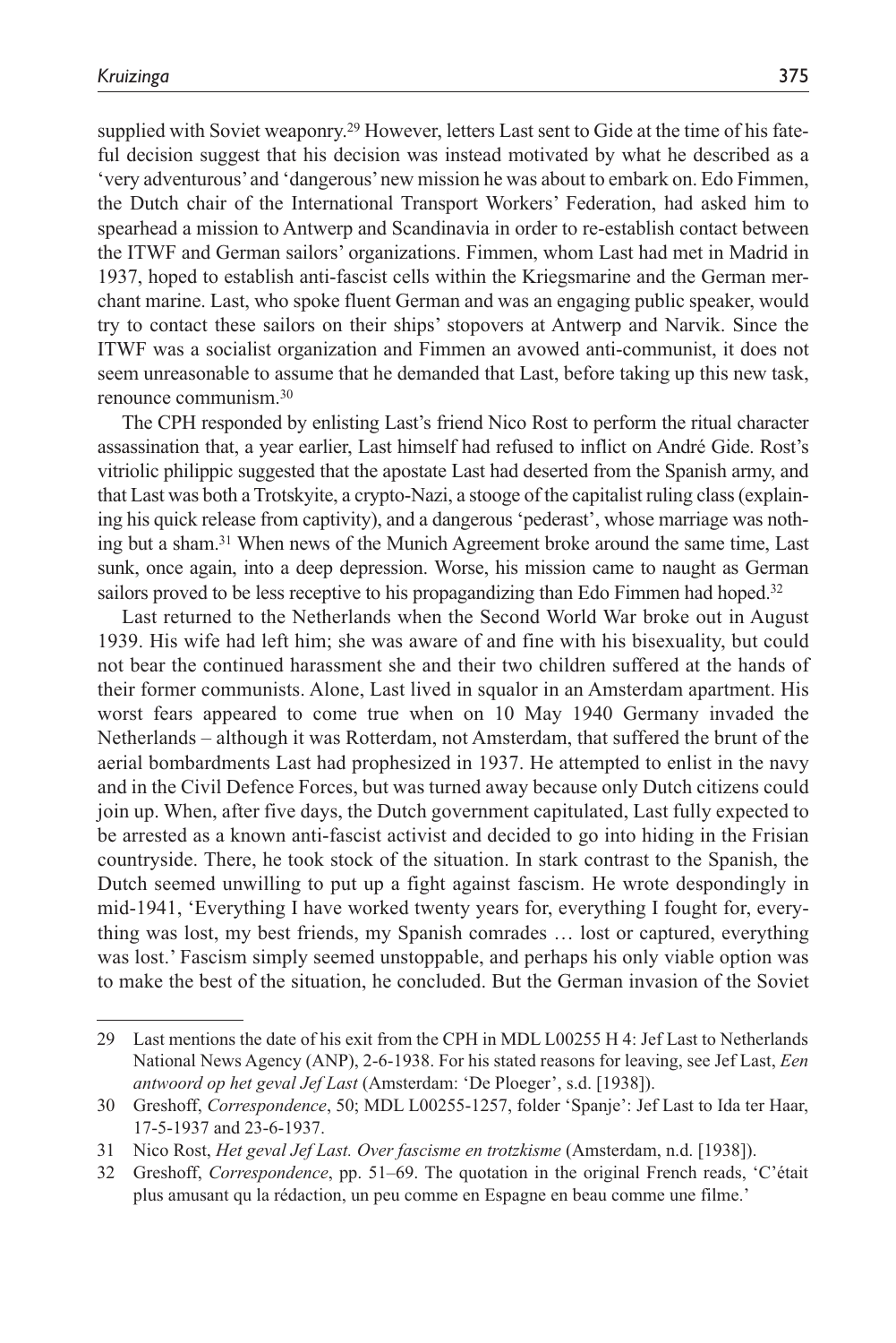Union and British successes in North Africa reignited his hopes for an Allied victory and, with it, the end of Fascism. Reconnecting with several left-wing authors, he joined an underground movement, which sought inspiration with socialism and humanism. Last was mostly responsible for the editorial line of its journal, *De Vonk* ('The Spark'), which was equally opposed to Communism as it was to Fascism and Nazism. Interestingly, as editor he refused to vilify all Germans, as many other resistance publications did, out of respect for the many German nationals who had fought Fascism in Spain. He also used his Spanish experiences in underground lectures to left-wing youth organizations, whom he told that as captain of a Spanish company, it had been his sad job to send the best and brightest of the nation to impossibly dangerous jobs, and that he now relied on the best and brightest of his own nation to carry on the fight that had begun in Spain.33 He did not take an active part in armed resistance (perhaps because his communist past was too recent for the socialist-humanist ringleaders?) until the end of the war, when he helped organized armed resistance cells in the North-eastern town of Ommen. 'Much more fun than editing!' he would write to Gide after the war, 'a bit like in Spain, and beautiful like the movies'.34

Last's movie seemed to have a happy end. After the war, he remarried his ex-wife and his citizenship was restored in 1947; something we will return to later. He continued to write and even, briefly, became a television personality. Last also continued to care deeply for Spain and to hate communism, although he would join calls by the Communist Party to restore the citizenship of all veterans of the Spanish Civil War. Last's cinematic life also shows us the deep impact that the Civil War made on even those who ended up disillusioned, either with Communism or even with anti-fascism in general. Many of those have disappeared from our records except as footnotes in police and judiciary files. But Last's life shows that these silences could hide atypical stories of resistance, of accommodation, or of an earnest desire to leave it all behind.

### **Siep Adema**

Siep Adema never doubted the communist party line. When he was interviewed in 1993, just before his death, he continued to defend Stalin and the worst excesses of communism, including the Molotov–Ribbentrop Pact and the building of the Berlin Wall. He also continued to harbour a deep hatred of the apostate Jef Last, who had betrayed communism.

But Adema was not just an *apparatchik*. His younger life had been marred by extreme poverty and abuse while, in his twenties, he felt trapped in an unhappy marriage, which nevertheless produced six children. He was simply too poor, he would explain later, to afford contraceptives. Adema's decision to go to Spain was, in many respects, quite like Jef Last's, in that his reasons were at once personal and political. Adema went to Spain to seek release from his abusive father, his dead-end jobs, and his unfulfilling marriage. Adema's communism, moreover, was not based on a belief in its theoretical maxims but

<sup>33</sup> L 00255-1260, folder 'Dagboek van een veroordeelde', pp. 77–93.

<sup>34</sup> Greshoff, *Correspondence*, pp. 108–9.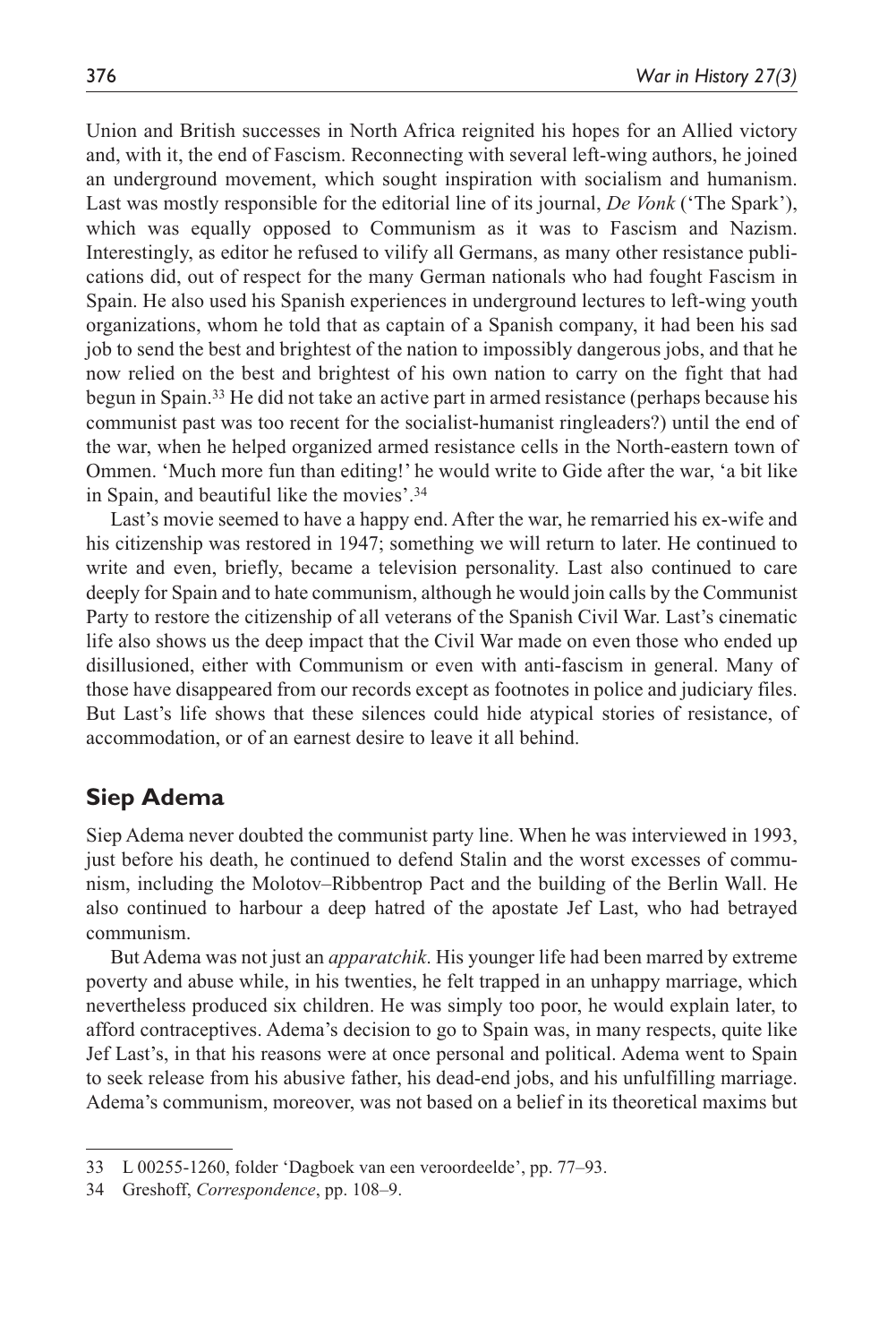in its perceived ability to be a force for change for those who needed it most. From 1930 onwards, Adema had been active in the Dutch section of the International Red Aid, helping German political refugees. These eyewitnesses to the horrors of the Nazi concentration camps compelled him to organize, and participate in, street fights with members of the Dutch National-Socialist Movement. Adema had wanted to go to Spain as soon as the Spanish Civil War had broken out. But the CPH leadership stopped him from going; his work for the International Red Aid, where he helped organized the underground railroad bringing German refugees into Holland, was deemed too important. But Adema insisted, and in March 1937 he was finally allowed to travel to Spain.35

Adema's route into Spain was typical of many Dutchmen. Being unemployed, Adema could not afford a passport. However, the Dutch government also issued cheaper identity cards that were valid for travel to Belgium and, crucially, for travel to Paris to visit the International Exposition held from May to November 1937. To entice even more visitors to the Exposition, trains from Amsterdam to Paris offered a special discount rate. The identity card and discounted travel made it easier for Dutch would-be volunteers for Spain to reach Paris, not only the site of the Exposition but also a hub of international communist activity. Like many other volunteers, Adema did not travel alone. At Amsterdam Central Station, he joined a party of volunteers organized by the Dutch section of the International Red Aid His group was told to report to the headquarters of the Confédération Générale du Travail. From there, they travelled by bus to Perpignan, and crossed the Franco–Spanish border via the Pyrenees under cover of night. Arriving in Spain early in the morning, the group made its way to Figueras and were taken from there by train to Valencia and then finally to Albacete. Adema knew that by joining the International Brigades he was forfeiting his Dutch citizenship, but he later would later claim that he just didn't care.36

Adema's travel plans might have been typical for many of his countrymen, but his military service was not. The majority of Dutchmen had no military record or experience to speak of, but Adema had served in both the army and the navy – although he was dismissed from both for insubordination. In Albacete, he received two weeks' worth of additional training and was then dispatched as a machine gunner to the Hans Beimler Battalion of XI International Brigade. His machine-gun squad, which included another Dutchman, Arie van Poelgeest, was then transferred to the Edgar André Battalion of XI Brigade and then to the Thälman Battalion of XII Brigade, seeing heavy action at Brunete. There, Van Poelgeest was shot in the jaw. Seeing the horrific wound, Adema 'lost his mind', as he put it later. Wandering across the lines, ignoring enemy and friendly fire alike, Adema seems to have been in a fugue state triggered by acute post-traumatic stress. But he managed to recover and eventually rejoined his unit alongside Van Poelgeest, who, amazingly, had survived his head wound. During the failed Republican offensive at Zaragoza in August 1937, Adema was hit by explosive bullets that permanently damaged the nerves in his

<sup>35</sup> International Institute for Social History, Amsterdam (IISH) ARCH02806/33: Interview Siep Adema, 25-5-1984.

<sup>36</sup> Ettie Huizing, *Wie het geweten heeft: het levensverhaal van Siep Adema* (Nijmegen, 1994), pp. 61–2.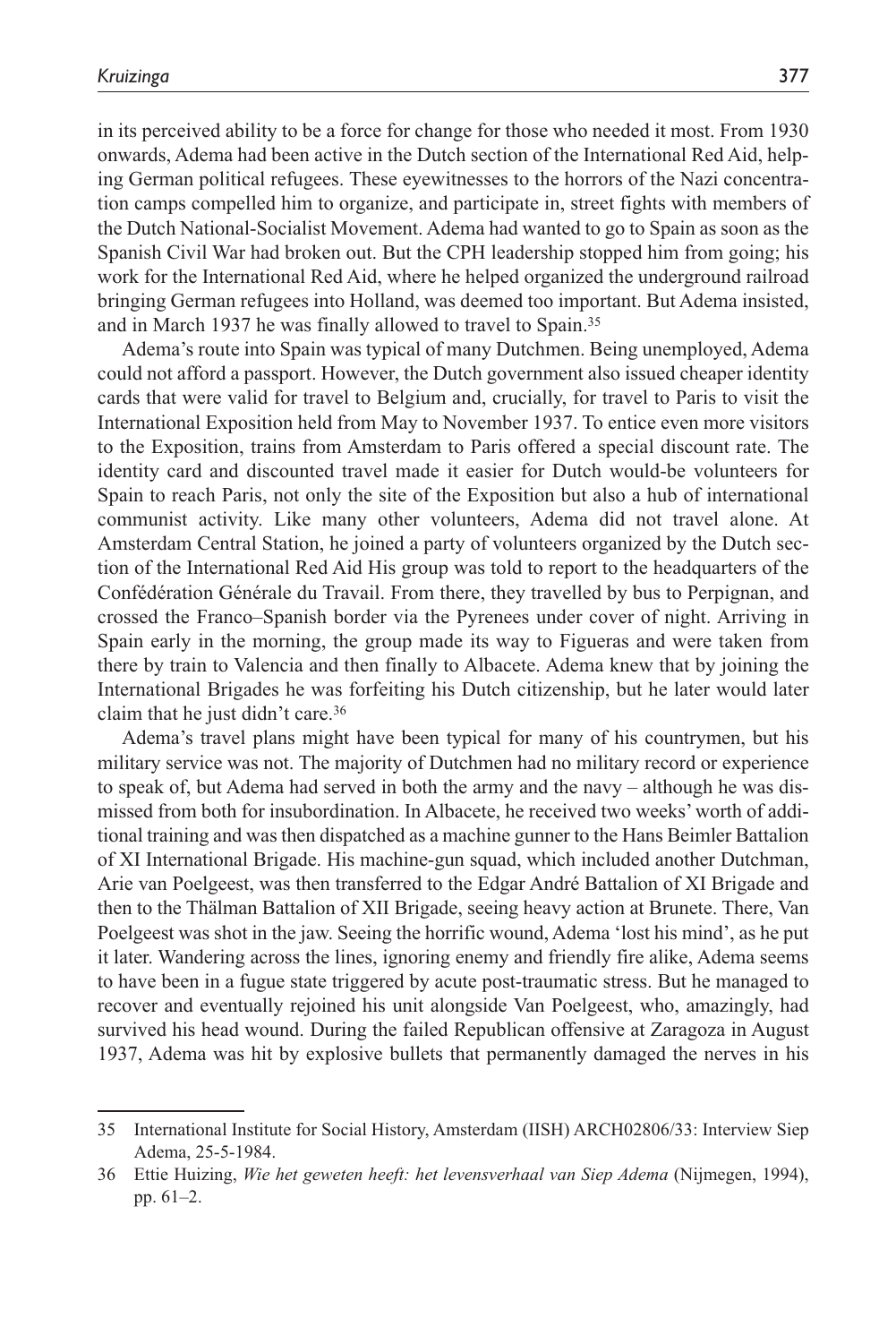

A portrait of Siep Adema by Anneke van der Feer, painted in Paris while Adema was recuperating from the bullet wounds to his right arm.

The Netherlands Institute for Art History (RKD), no 0001480333

right arm, leaving him with a life-long disability. Adema was offered repatriation but he refused; there was nothing for him in the Netherlands.37

Even disabled, Adema's extensive military experience and the fact that he was a card-carrying communist made him a useful asset to the CPH. At Albacete base, Adema was instrumental in training new recruits for the Dutch unit that was being formed there from Autumn 1937 onwards.38 He also met Last; they both wrote copy for the Dutch-language International Brigades front newspaper. But the two did not mingle, since they, as Adema put it later, 'walked in different circles'. Adema remained in Spain in an advisory capacity, even becoming as assistant to the political commissar of the new Dutch company, the 'Seven Provinces' (a name that was meant to evoke both the Dutch Republic of the seventeenth century and a 1933 mutiny on a ship by that name, that had become a left-wing cause célèbre). When, in October 1938, the order came for the International Brigades to leave Spain, Adema was suddenly faced with the prospect of returning to the Netherlands and the loss of his citizenship. Although the survivors of the Dutch company were repatriated by train – arriving in the

<sup>37</sup> IISH ARCH02806/33: Interview Siep Adema, 25-5-1984 and 3-7-1984.

<sup>38</sup> For more on this unit, see Samuël Kruizinga, 'Struggling to Fit In. The Dutch in a Transnational Army, 1936–1939', *Journal of Modern European History* 16:2 (2018), pp. 183–202.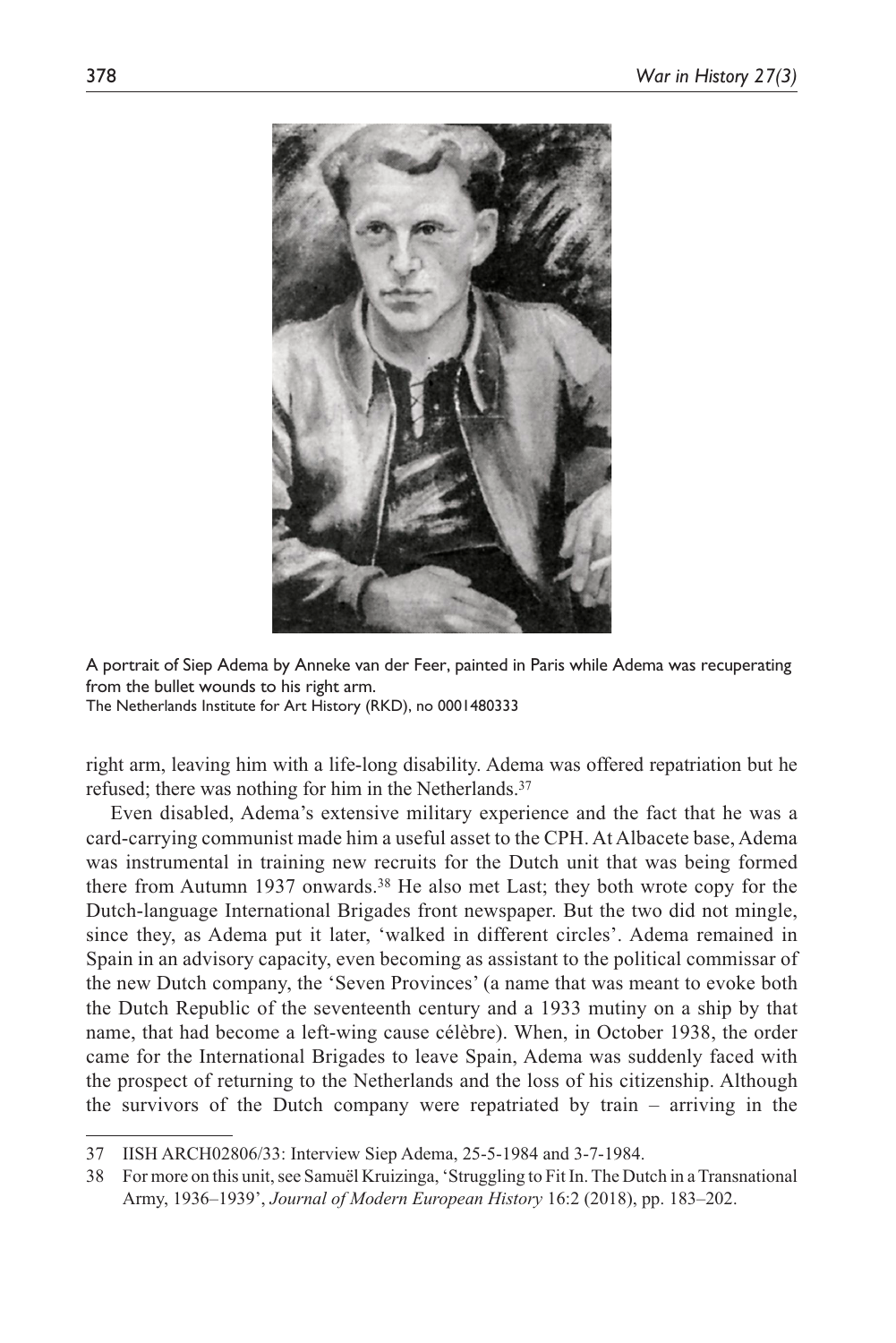Netherlands on the eve of St Nicholas Day – Adema decided to try and sneak back into the country by himself to keep from being denaturalized; evidently, the loss of his citizenship mattered more to him than he later cared to admit. Captured by Dutch border guards on the lookout for stragglers, Adema at first denied having been in Spain, but a search of his possessions yielded several photos of himself dressed in a Spanish uniform. This evidence of his foreign service proved irrefutable, and Adema, too, was stripped of his Dutch nationality.<sup>39</sup>

Originally, the Dutch government had planned to do much worse and simply throw all International Brigades in jail. But these plans were scrapped following pressure by other European countries, notably France, who feared that Dutch Brigades would rather roam the continent causing all sorts of mayhem than risk imprisonment at home.40 But even though the Spanish Civil War veterans escaped jail time, the loss of citizenship itself came with severe, and serious, penalties. Stateless 'aliens' were required to report twice a week for a lengthy check-in at a local police station, which, in addition to being stigmatizing, made keeping a regular job a practical impossibility. To make matters worse, they had significantly reduced access to welfare programmes, and could not engage in political activities. Adema, like most other communist veterans of the International Brigades, was therefore officially dismissed from the party, but retained a close link to the CPH in secret. In fact, former Brigades were tasked with forming an underground cell, ready to engage in acts of sabotage and terrorism in case of a Nazi invasion. Since members were paid by the Party, which was usually their only source of income, the cell also served as a powerful vehicle for keeping veterans within the CPH framework, even though they might have been disappointed by the German–Soviet Nonaggression Pact concluded in August 1939.41

This remained true even when Germany invaded the Netherlands in May 1940. Under orders from Moscow, the party urged its members not to take an active part in this 'imperialist war' between the so-called democracies and the Nazis and that the CPH should consider itself bound not to act against the Nonaggression Pact.42 Although superficially Adema kept towing the party line, there is every indication that he had a lot of trouble keeping his emotions in check. Forbidden from fighting fascists again, he

<sup>39</sup> RGASPI 545/6/399: 'Zuidema' to EKKI, undated [November and December 1937]. Adema's role in training Dutch International Brigades is mentioned in Gerard Vanter, *Nederlanders onder commando van Hollander Piet in Spanje* (Amsterdam, 1939), pp. 62–5.

<sup>40</sup> Other countries, including Switzerland and Belgium, did jail former International Brigades. See Nic Ulmi and Peter Huber, *Les Combattants suisses en Espagne républicaine (1936– 1939)* (Lausanne, 2001), pp. 168–71, 184, 231–2; Catherine Fussinger, 'L'attitude des autorités vaudoises à la lumière des dossiers de la police de Sûreté', in Mauro Cerutti, Sébastien Guex, and Peter Huber, eds, *La Suisse et l'Espagne de la République à Franco (1936–1946)* (Lausanne, 2001), pp. 153–89; Rudi Van Doorslaer, 'De vervolging van de Belgische vrijwilligers in de Spaanse burgeroorlog, 1936–1939. Omtrent de rol gespeeld door de BWP en de autonomie van de rechterlijke macht', in *BEG-CHTP* 15 (2005), pp. 125–46.

<sup>41</sup> IISH ARCH02806/33: Interview Siep Adema, 25-5-1984.

<sup>42</sup> ARCH00347/1734: EKKI, Direktiven an K.P. Holland, s.d. and Telegram 2-9-1940. Cf. Hansje Galesloot and Susan Legêne, *Partij in het verzet. De CPN in de tweede wereldoorlog* (Amsterdam, 1986), pp. 22–4.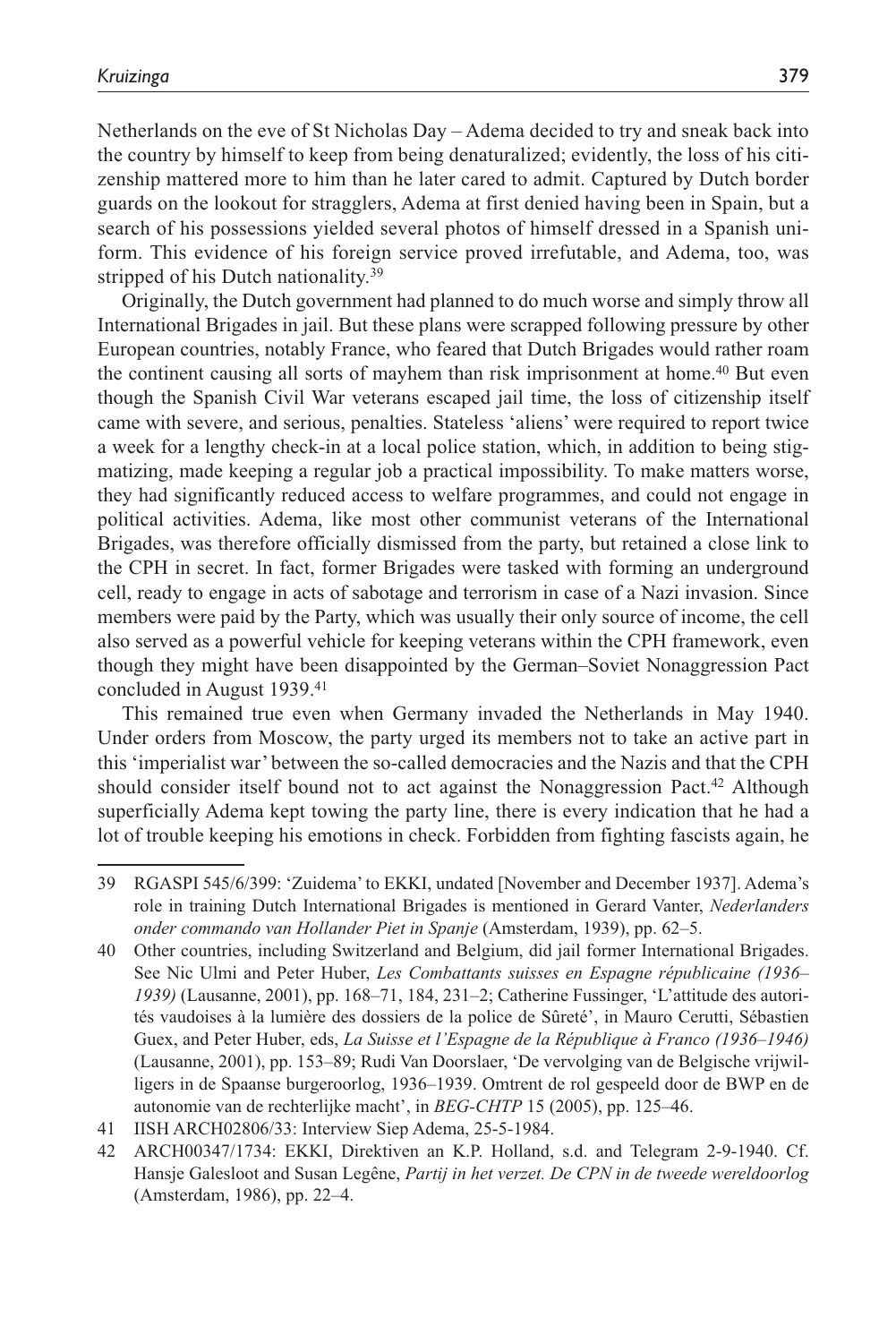busied himself with distributing the now-illegal communist newspaper and collecting money for the underground party organization (which still including his own cell, which for now remained dormant). However, in February 1941, a communist-organized strike, carefully framed as being against the terms of occupation rather than the occupant, spiralled into a mass protest of some 300,000 participants against both the Germans and their Dutch collaborationists. With the line between obedience to the Party and desire for revenge now sufficiently blurred, Adema gleefully joined a street gang that hunted and beat up Dutch fascists.43 In response, the German occupational forces abandoned much of its prior restraint in dealing with the CPH and moved to arrest leading communists. It quickly emerged that all Dutch security services files relating to Spanish Civil War veterans had fallen into the hands of the German occupying forces, who had since May 1940 been hard at work updating them with information on their secret wartime activities. Adema, too, was arrested in April 1941, and during his interrogation was presented with his security file laid by *Sicherheitspolizei*. When Germany invaded the Soviet Union, a second wave of arrests decimated the underground CPH apparatus; most Spanish Civil War veterans were detained as well, and subsequently sent to concentration and extermination camps.44

Adema spent the majority of the war in the Groß-Rosen camp in Lower Silesia. Like many members of resistance movements, Adema was classified as a 'Nacht und Nebel' prisoner, named after a 7 December 1941 order from Adolph Hitler that political prisoners were to be taken away 'in night and fog' (e.g. in secret) to be slowly killed without their dependents knowing their fate. Adema was to suffer this horrible fate; he was condemned to slave labour in the granite mines until his death. However, he managed to survive until the Red Army's advance caused the camp to be evacuated in early 1945. He was then marched alongside the other remaining prisoners to Buchenwald, near Weimar. When he was set down, at the end of his tether, to have his head shaven before being assigned to a work detail, his barber, a Spaniard, recognized that Adema would likely not survive another week. Quickly identifying him as a former International Brigade, he put in a word for Adema with leading communists of the so-called Buchenwald Resistance, which had infiltrated the camp's administration. They, in turn, managed to include him on a list of French prisoners to be exchanged with Germans via Switzerland in April 1945. From Switzerland, he made his own way back to the Netherlands, where he arrived just after the unconditional surrender of the last remaining German forces there in May 1945.45

Adema would suffer the ill effects of his treatment in German camps for the rest of his life, which, together with his experiences at Buchenwald, deepened his practical and

<sup>43</sup> Rudi Harthoorn, *Vuile Oorlog in Den Haag. Bestrijding van het communistisch verzet tijdens de Duitse bezetting* (Utrecht, 2013), pp. 248–9.

<sup>44</sup> NIOD Institute for War, Holocaust and Genocide Studies, Amsterdam (NIOD), Gen. Komm. für das Sicherheitswesen, 77, inv. nr. 1110: Report SS-Hauptsturmführer Munt to *Reichssicherheitshaubtambt*, 12-1-1944. Cf. Bas von Benda-Beckmann, *De Velser Affaire. Een omstreden oorlogsgeschiedenis* (Amsterdam, 2013), pp. 104–5.

<sup>45</sup> IISH ARCH02806/33: Interview Siep Adema, 25-5-1984. See for the activities of the Büchenwald Resistance e.g. Philipp Neumann-Thein, *Parteidisziplin und Eigenwilligkeit. Das internationale Komitee Buchenwald-Dora und Kommandos* (Göttingen, 2014).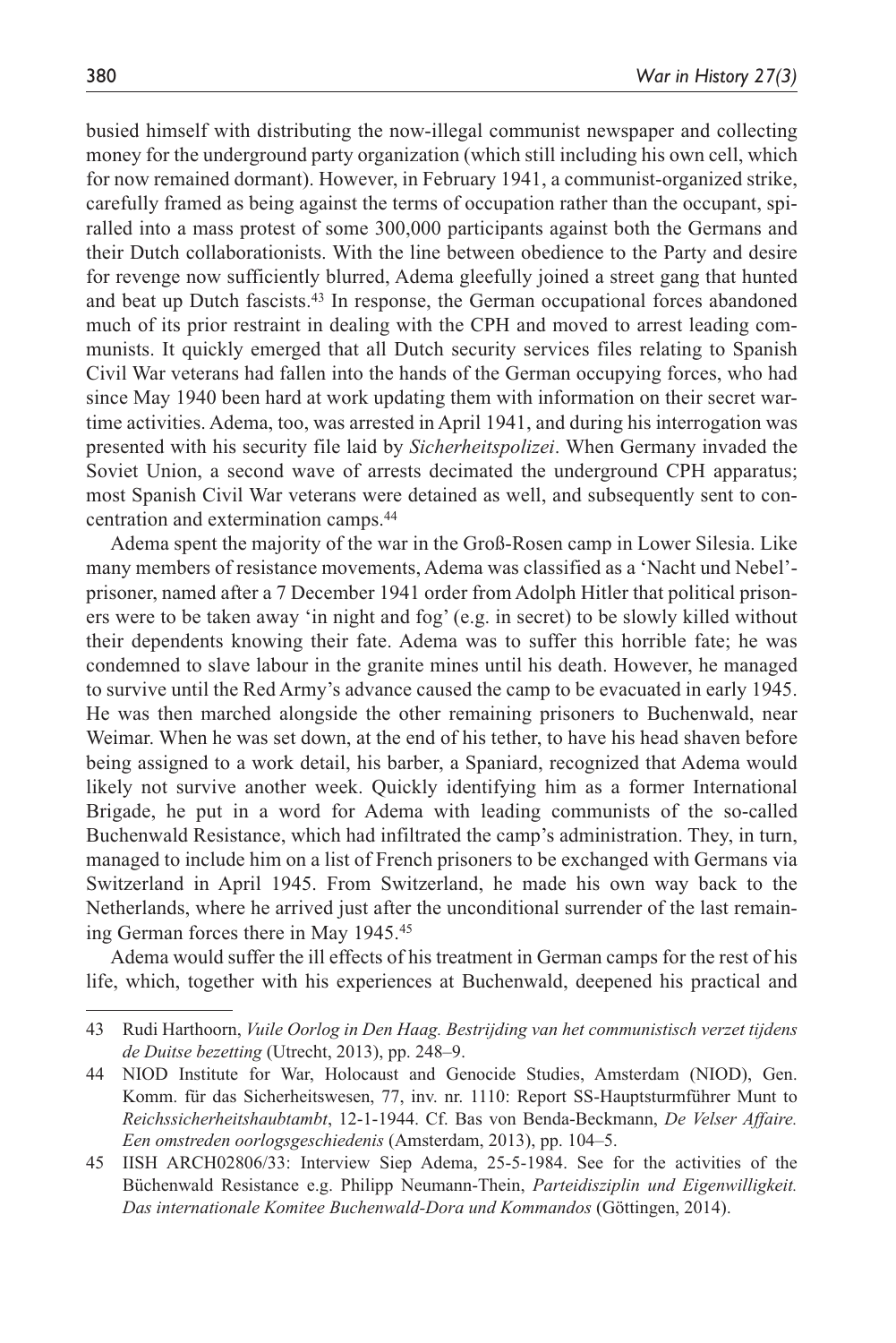emotional dependence on the Communist Party. He remained stateless for decades after 1945, meaning that he was unable to hold down a job and that he continued to rely on the Communist Party to support him. His fellow communists venerated him as a hero of the resistance, because of his time spent in German concentration camps and his 'Nacht und Nebel'-status which he shared with other anti-German activists and political prisoners. Ironically, it was Adema's service during the Spanish Civil War that put him on the German watchlist, not the unsanctioned brawl that served as the catalyst for his arrest.46 Adema's trajectory into and out of the Spanish Civil War also highlights the importance of communism not only as a political creed, but also a sociocultural sphere and even a financial safety net: he, and many others like him, were bound up in it and could not simply leave, even in the face of something difficult to swallow like the Molotov– Ribbentrob Pact.

## **Herman Scheerboom**

Superficially Herman Scheerboom and Siep Adema's life stories share many similarities up until the last year of the Spanish Civil War. Both were life-long communists, experienced devastating poverty during the early 1930s and left for Spain in 1937. Scheerboom arrived after the Dutch government, hoping to end recruitment for the Spanish Civil War, had put an end to the discounted tickets that had enabled Adema to travel to Spain on the cheap. Scheerboom therefore hitchhiked to Paris before being secretly transported over the Franco–Spanish border. A member of XI Brigade before joining the Dutch company 'Seven Provinces' in late 1937, Scheerboom probably met both Adema and Last at Albacete Base, although we cannot be sure. Scheerboom saw action at Teruel, where he was shot in the head but, miraculously, survived. Recovering quickly, he joined his company for the battle of the Ebro, which would end in a disastrous defeat for the Spanish Republic.47

During the battle, Scheerboom and 24 other Dutchmen were captured and taken to the San Pedro de Cardeña concentration camp outside of Burgos, now the de facto capital of the growing Spanish territory under the control of the military rebellion headed by Francisco Franco. They remained in captivity even after the end of the Civil War and Franco's final victory on 1 April 1939. The Dutch government refused to negotiate their release; the fact that they were POWs proved, after all, that they had served in a foreign military unit and had thus forfeited their Dutch citizenship. Franco's government, however, decided on 19 October 1939 to release four Dutchmen (for reasons unknown), but the other 21, including Scheerboom, were transferred to a work detail in Belchite. Occasionally, the CPH managed to ship them food and letters from home.48 But when

<sup>46</sup> Huizing, *Wie het geweten heeft*, pp. 129–30.

<sup>47</sup> Irene Schaap and Nico Hylkema, *Silencio* (Deinum, 2011), with enclosed DVD containing a videotaped interview with Herman Scheerboom, s.d. [2009].

<sup>48</sup> DNA 2.13.71/207: Justice Dept. to War Dept., 29-4-1943, with enclosed interrogation of Johannes Hubertus Roselle, 31-3-1943; DNA 2.13.71/207: Interrogation Hendrikus Johannes Leusink, 16-4-1943. Aid received from communist front organizations is mentioned in DNA 2.09.06/2788: J. Osterloh to Dutch Envoy in Madrid, 14-1-1941. See also Jaap-Jan Flinterman, 'De CPN en de solidariteitsbeweging met de Spaanse republiek in Nederland (1936–1939)', in *Cahiers over de geschiedenis van de CPN* 10 (1985), pp. 9–54.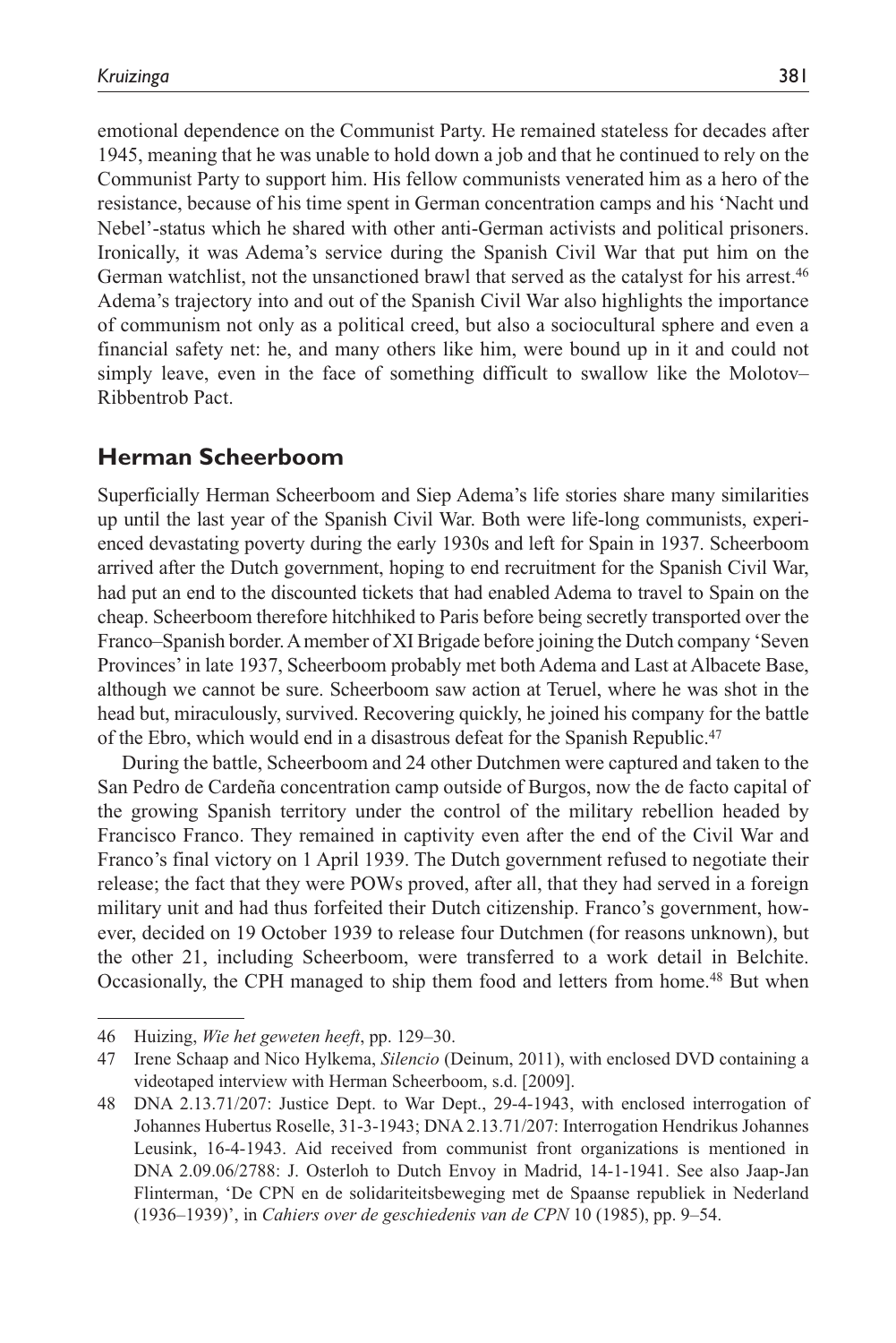Germany invaded the Netherlands, the remaining International Brigades had no one left to support them. Conditions in the work camps, first at Belchite and then at Palencia, were hard, and one of the Dutchmen died as a result. In December 1941, the survivors were transferred, together with most of the other remaining Brigades, to the Miranda de Ebro concentration camp.49

The transfer to Miranda de Ebro brought the International Brigades back on the radar of the Dutch government (now in exile in London). Camp Miranda not only housed veterans of the Spanish Civil War, but also Allied military personnel and civilians who had hoped to escape German-occupied Europe via Spain, which had remained neutral. A number of Dutchmen were amongst them, and the Dutch government-in-exile feared that the arrival of 'militant communists' would endanger the morale or the chances of release these 'interned Dutchmen of high calibre'.50 Scheerboom and his fellow ex-Dutchmen presented a threat, but also, curiously, an opportunity. The Dutch government-in-exile hoped to create a new Dutch brigade, based in Britain, which would allow it to participate in Allied military operations. In particular, having a Dutch unit involved in the eventual liberation of Europe – particularly of the Netherlands – was seen as of overriding political importance. But the Dutch government in London lacked manpower, as its army had disintegrated following the German invasion of May 1940. After fruitlessly searching for recruits amongst the Dutch expatriate communities in South Africa, the United States, and Canada, the commander of the new Brigade, general-major A.C. Ruijter van Steveninck, was at his wit's end and, in his desperation, argued that perhaps the former Brigades might be interested in continuing their fight 'against Nazism and Fascism as part of the Dutch armed forces-in-exile'.51

In order to kill two birds with one stone, the Dutch Council of Ministers in London decided to negotiate with the Spanish government for the release of the Dutch Brigades; military necessity, at least for the moment, trumped the doubts many of the ministers had about the former International Brigades' political reliability. A first contingent of 11 former International Brigades, including Scheerboom, were released to Lisbon in Summer 1942, and from there they travelled first to Curaçao and on to Canada before heading back to Britain – a roundabout route chosen so that the Spanish government had plausible deniability in case the Germans enquired why men previously held in Spanish camps were now engaged in combat against Axis forces. After lengthy negotiations, a second contingent of Dutch Brigades left Miranda in June 1943, followed by a third in February 1944.52

<sup>49</sup> DNA 2.05.80/3552: Report by A. Thomas, 'Activiteiten van de Nederlandsche vertegenwoordiger in Spanje t.a.v. de bevrijding der Nederlandsche leden van de Internationale Brigade', 10-9-1943. Cf. Matilde Eiroa and Concha Pallarés, 'Uncertain Fates: Allied Soldiers at the Miranda De Ebro Concentration Camp', *The Historian* 76:1 (2014), pp. 26–49.

<sup>50</sup> DNA 2.05.80/3552: Dutch Envoy in Madrid to Foreign Affairs Dept., 16-4-1943; DNA 2.05.80/3552: BuZa aan Justitie, 22-4-1943; NA 2.05.80/3552: Domestic Affairs Dept. to Foreign Affairs Dept., 9-10-1943.

<sup>51</sup> NA 2.13.71/114: Commander Princess Irene Brigade to Dept. of War, 27-1-1942.

<sup>52</sup> NA 2.13.71/124: Dutch Governor of Curaçao, 'Rapporten van Nederlanders aangekomen op Curaçao 22 Augustus 1942 per s.s. "CABO DE HORNOS"', n.d. and Colonial Dept. to War Dept., 21-9-1942.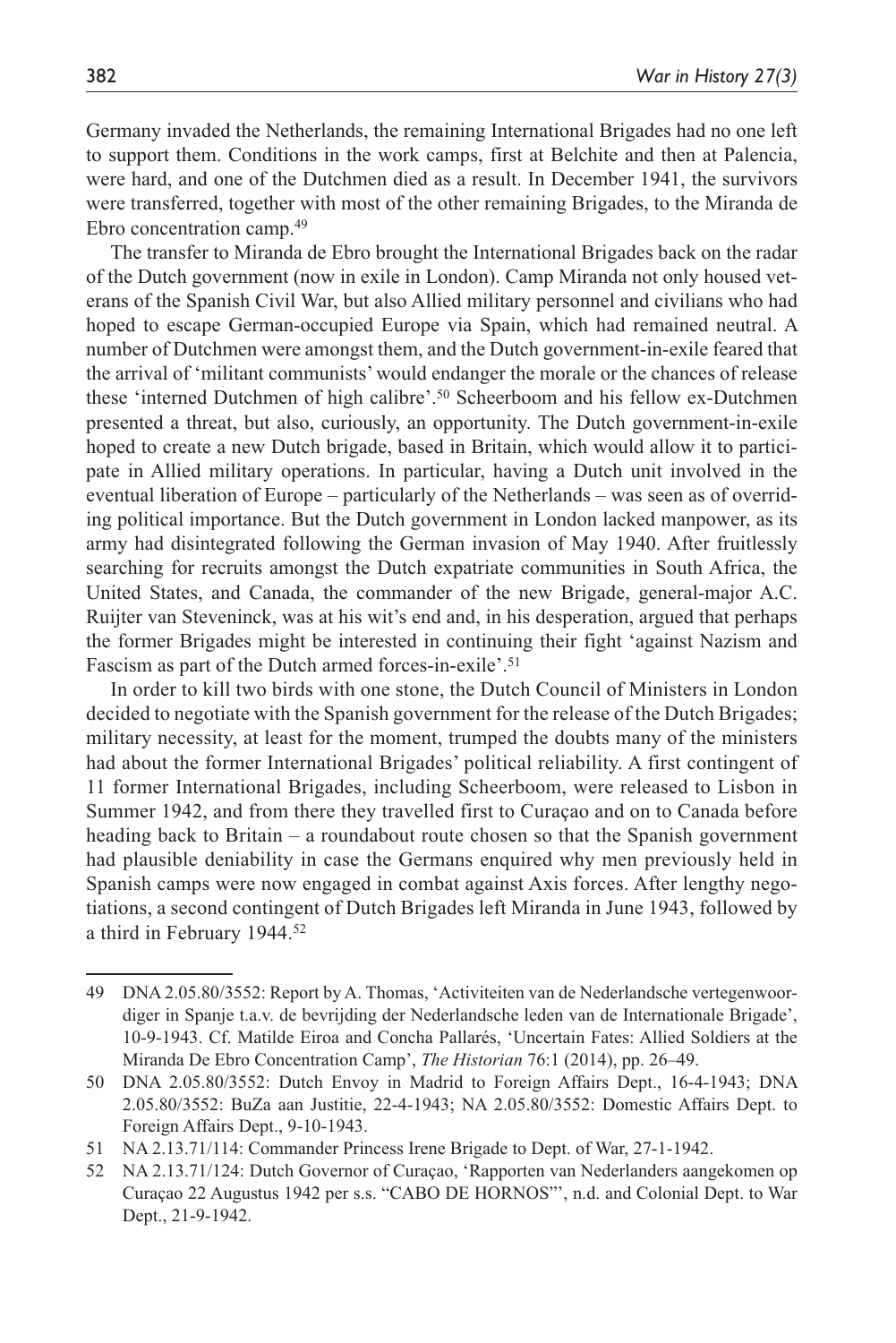

Herman Scheerboom working as part of 'Battellon de Trabajadores 75' in Belchite on 23 February 1941, still wearing bandages to cover his headwound. IISG ARCH02806/147

In Britain, the former Dutchmen were directed to the headquarters of what was now the Princess Irene Brigade in Wolverhampton. There, Scheerboom and the others were told they could sign up to the Brigade as 'foreign volunteers'. Most of them refused, sensing an opportunity to bargain their military service for a return of their citizenship – and out of an earnest desire to aid in the liberation of the Netherlands as Dutchmen, rather than as 'mercenaries'. The stand-off lasted for several months until the Dutch government, still pressed for men with military experience, finally relented and promised those who enlisted the return of their citizenship after the war. Herman Scheerboom was amongst those who signed up. Joining the Princess Irene Brigade, now part of the 21st British Army Group, he fought in France, Belgium, and the Netherlands.<sup>53</sup>

The restoration of Scheerboom's citizenship opened the door for other Spanish Civil Veterans who had acted heroically during the Second World War to apply for a restoration of their citizenship. Laws were drafted which allowed for a blanket amnesty for those who had lost their citizenship as a result of their service in the armed forces of a foreign country without the prior consent of the Crown, and Parliament seemed on the verge of approving them. However, that quickly changed in early 1948, when CPH leader Paul de Groot

<sup>53</sup> Schaap and Hylkema, *Silencio*, enclosed DVD.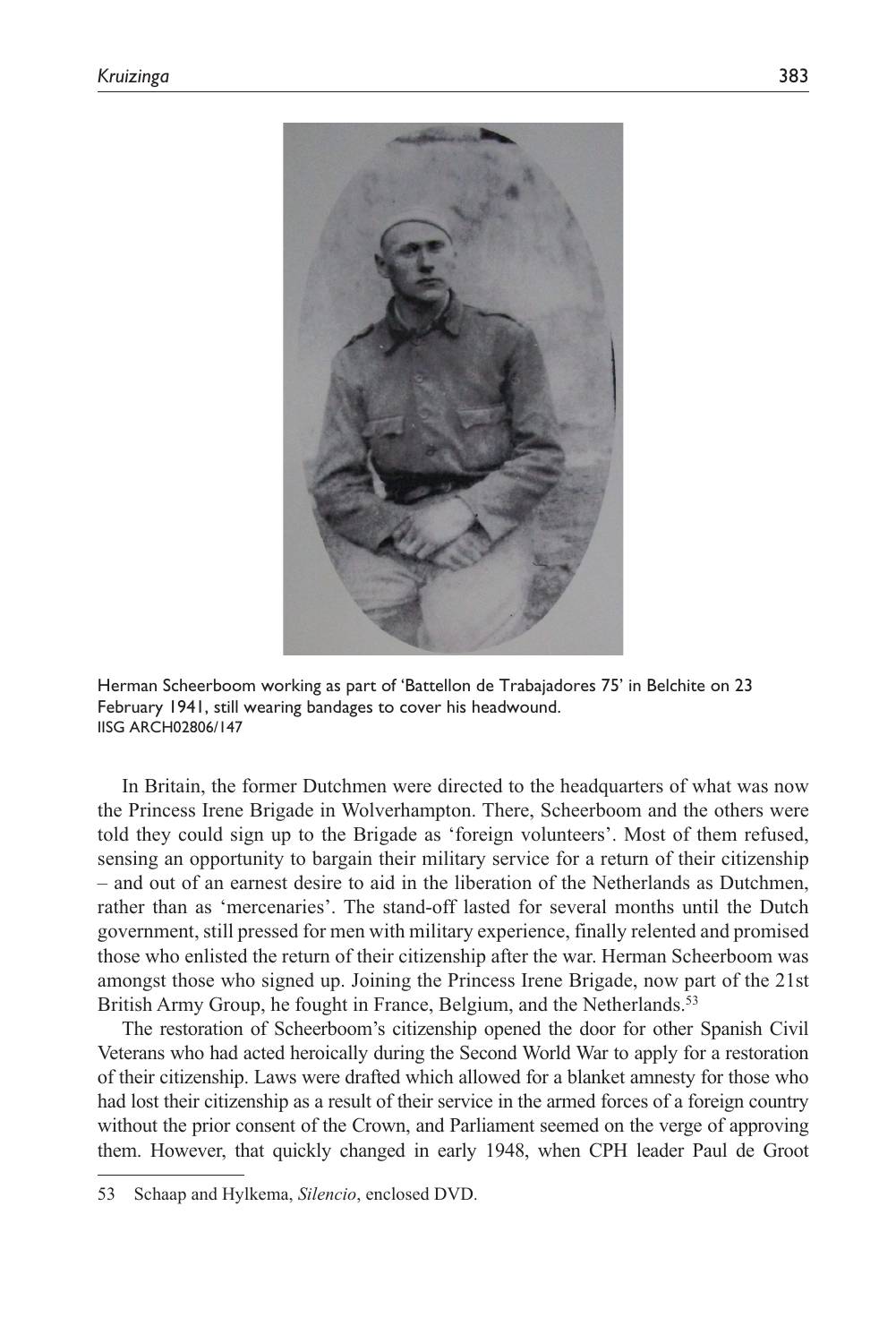expressed his support for the Soviet-backed communist *coup d'état* in Czechoslovakia, hinting that if war were to break out over the violent regime change he would back the invading Soviet forces rather than those of his own country and its new Western allies. This evaporated much of the widespread goodwill the Communist Party had accrued in the years following the German occupation, and suggested to the political mainstream that communists were not true Dutchmen but foreign agents of Moscow.<sup>54</sup> As a result, the amnesty law was amended to include much stricter background checks; only those who were considered politically reliable could apply for the restoration of their citizenship. Tellingly, Jef Last's application was immediately approved, but Siep Adema's were repeatedly denied. Many of the surviving communist Brigades naturally felt betrayed by the Dutch government going back on its earlier promises. Their anger turned to indignation when parliament decided that many of those who had served in the Waffen SS during the war were deemed fit to reapply for citizenship. The decision to apply the amnesty law to former Waffen SS men was taken out of fear that the Dutch social security system could not deal with even the limited access afforded to tens of thousands stateless applicants. Communist Spanish Civil War veterans, by contrast, comprised only a tiny group, which had been further decimated by the Second World War, but who were, in the early Cold War, considered much more dangerous than Dutchmen who had joined the Waffen SS to fight Stalin.<sup>55</sup>

Incensed, the CPH started a political campaign to restore full citizenship to veterans of the Spanish Civil War. It highlighted the veterans' anti-fascist activities and introduced the notion that they were, in essence if not formally, the very first members of the Dutch resistance movement. Many former Brigades and their supporters co-opted this narrative – which, wisely, did not stress the political allegiance of many of the surviving stateless veterans.56 It took a German court case for the campaign to gain traction. In 1955, a West German judge determined that the German government could not only be held liable for material damage caused by Wehrmacht forces during the war, but also for immaterial damage, such as the physical and mental traumas endured by those in the Nazi concentration camps. On behalf of Dutch victims, the Dutch government thereafter concluded an agreement with its West German counterpart for a one-time payment of a massive 125 million Deutschmark to be distributed to concentration camp survivors. In 1963, a Central Settlement Bureau for German Damage Claims began assessing applications for claims and supplementary benefits. Only Dutch citizens could apply, which once again highlighted the plight of the stateless former International Brigades, who by now were aging and often in financial distress. A cross-party initiative, headed by the Protestant politician Ch.W.I. Wttewaall van Stoetwegen, finally managed to get parliament to drop the explicit discrimination of communists in processing demands for restoration of citizenship; between 1963 and 1967 the last surviving Dutch International Brigades finally saw their Dutch nationality restored.<sup>57</sup>

<sup>54</sup> See e.g. 'De oud-Spanje-strijders', *De Tijd: godsdienstig-staatkundig dagblad*, 9-10-1946.

<sup>55</sup> Ismee Tames, *Doorn in het vlees. Foute Nederlanders in de jaren vijftig en zestig* (Amsterdam, 2013), pp. 88–107.

<sup>56</sup> See e.g. *Het vrije volk*, 15-4-1969, '"Spanjestrijders krijgen nationaliteit terug". Lijdensweg nadert einde'.

<sup>57</sup> Hans Dankaart et al., *De oorlog begon in Spanje. Nederlanders in de Spaanse Burgeroorlog 1936–1939* (Amsterdam, 1986), pp. 161–2.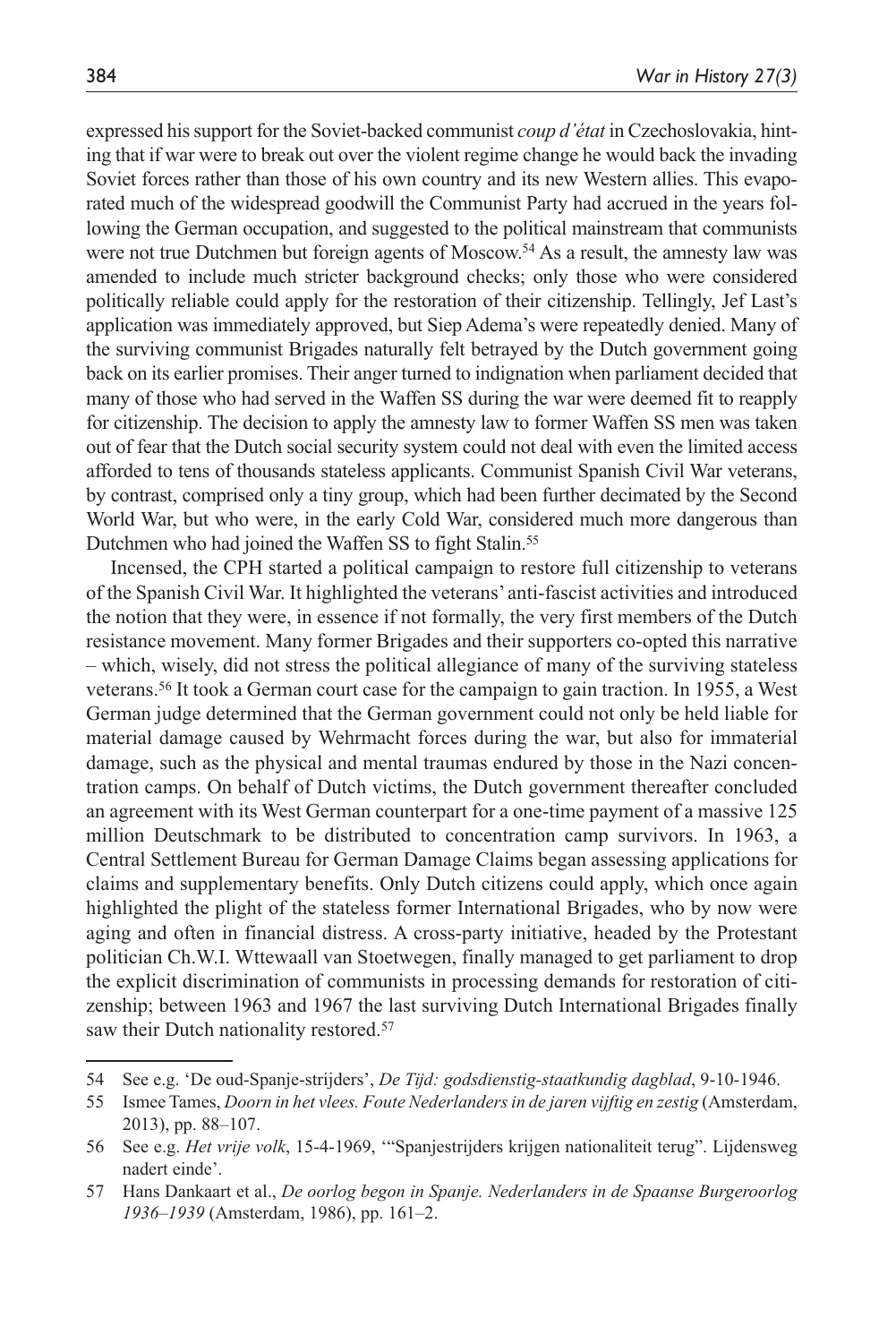## **Conclusion**

Jef Last, Siep Adema, and Herman Scheerboom fought in the Spanish Civil War and later went on to continue fighting fascism and Nazism during the Second World War. But they took very different routes getting there and participated in very different forms of resistance for very different reasons. For Last, resisting the Nazis did not come easy as the Spanish Civil War had left him with a crippling lack of faith in the forces of anti-fascism in general, and communism in particular. Crucially, Last's resistance was framed as being in opposition to both Nazism and Communism. For Siep Adema, real resistance was impossible. Communist Party directives forbade him, and many other Communist International Brigades, from directly engaging the Germans in 1940–41. Before the Comintern loosened these restrictions in the wake of the German invasion of the Soviet Union, he had been put on a watchlist of Spanish Civil War veterans, caught by the *Sicherheitspolizei* and condemned to death by slave labour; he "resisted" by simply surviving. Herman Scheerboom, captured in 1938 by Franco's forces, only returned to the battlefield because the Dutch government saw a sudden need for him and others like him; their desperation gave Scheerboom a chance he shrewdly exploited to trade his services for freedom from captivity and the restoration of his political rights. Only after the war were they all branded resistance fighters, their service and/or sacrifice recognized or rather reconfigured as part of the new narratives that developed after the end of the occupation: that of united resistance, either by the Dutch as one people against Nazi oppression, or by Communists against Fascism.

Last, Adema, and Scheerboom recognized the utility of these frames. This was because they did share one crucial experience: their service in Spain cost them their citizenship. It was restored to them at different times. Scheerboom was first, Last followed in 1947, his very public break with Communism probably fast-tracking the process. Adema was last; it took until 1964 for his citizenship to be restored, thus allowing him to apply for German funds intended for victims of Nazi persecution. His final vindication was the result of a narrative propagated by, inter alia, the Communist Party and many of the more prominent veterans of Spain, even Last, that they were amongst the very first to fight Fascism, sparking the flame that would become the Resistance in which all Dutchmen, regardless of political affiliation, fought the Germans as one. This narrative served a political purpose all veterans of the Spanish Civil War could rally behind; it gained traction with many others in the 1960s, due to a thawing of the Cold War and a new appreciation of the horrors of the Holocaust and Nazism in general. In doing so, it created an *ex post facto* narrative of an unbroken line of anti-fascist resistance and melded all Dutch Spanish Civil War veterans together into one imaginary group. It stands to reason that these narratives also have played a key role in the reimagining of Spanish Civil War volunteers and their role as harbingers of and key players in resistance and partisan movements in other countries as well. That is another reason why the examples of Last, Adema, and Scheerboom are so instructive. Rather than represent archetypes of Spanish Civil War veterans, their experiences highlight a diverse range of experiences which, after the war, tended to become lost as homogenizing narratives replaced them.<sup>58</sup>

<sup>58</sup> Cf. Michael Uhl, *Mythos Spanien. Das Erbe der Internationalen Brigaden in der DDR* (Bonn, 2004); Carl-Gustaf Scott, 'The Swedish Left's Memory of the International Brigades and the Creation of an Anti-Fascist Postwar Identity', *European History Quarterly* 39:2 (2009), pp. 217–40.